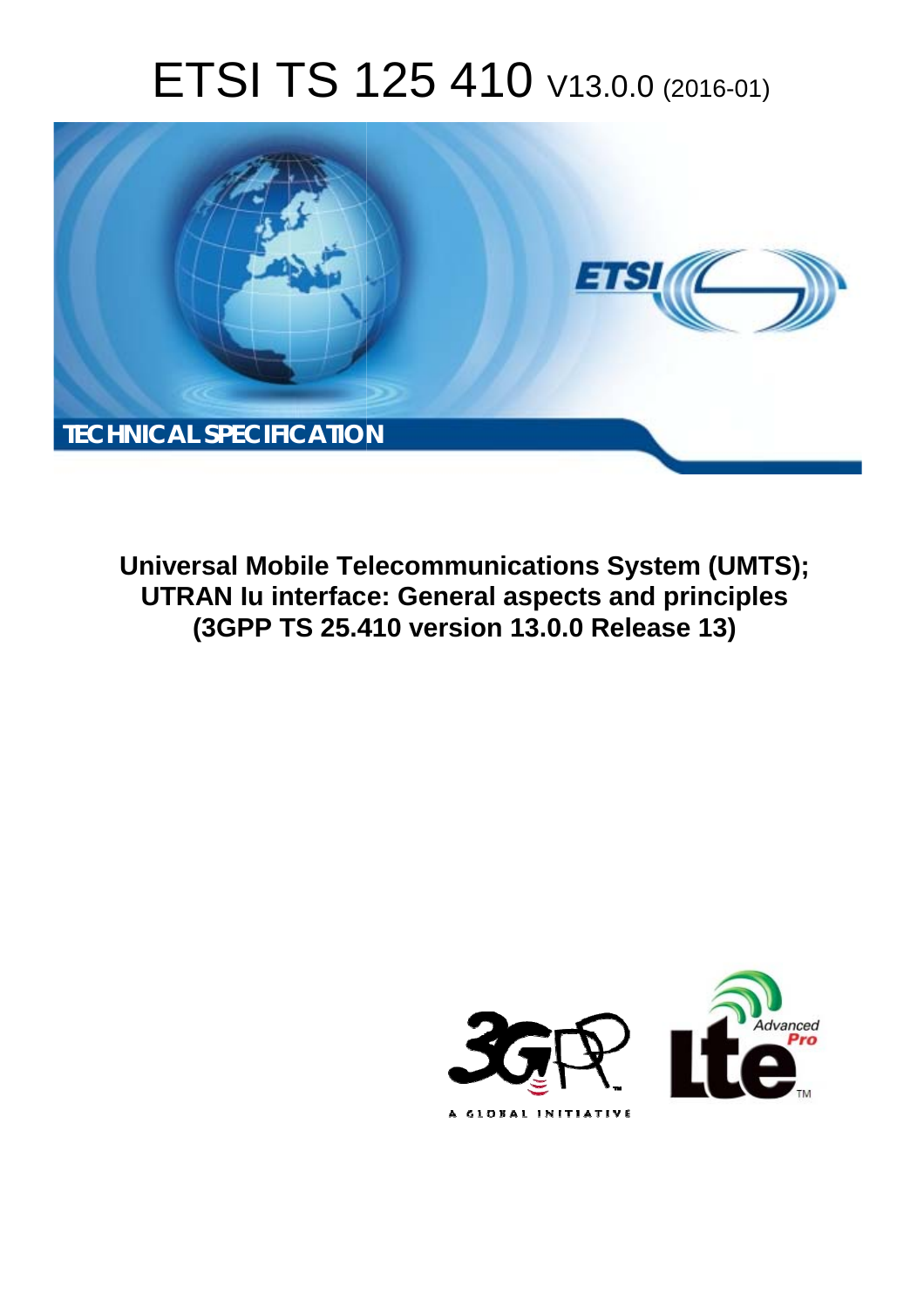Reference RTS/TSGR-0325410vd00

Keywords

**TTE** 

#### *ETSI*

#### 650 Route des Lucioles F-06921 Sophia Antipolis Cedex - FRANCE

Tel.: +33 4 92 94 42 00 Fax: +33 4 93 65 47 16

Siret N° 348 623 562 00017 - NAF 742 C Association à but non lucratif enregistrée à la Sous-Préfecture de Grasse (06) N° 7803/88

#### *Important notice*

The present document can be downloaded from: <http://www.etsi.org/standards-search>

The present document may be made available in electronic versions and/or in print. The content of any electronic and/or print versions of the present document shall not be modified without the prior written authorization of ETSI. In case of any existing or perceived difference in contents between such versions and/or in print, the only prevailing document is the print of the Portable Document Format (PDF) version kept on a specific network drive within ETSI Secretariat.

Users of the present document should be aware that the document may be subject to revision or change of status. Information on the current status of this and other ETSI documents is available at <http://portal.etsi.org/tb/status/status.asp>

If you find errors in the present document, please send your comment to one of the following services: <https://portal.etsi.org/People/CommiteeSupportStaff.aspx>

#### *Copyright Notification*

No part may be reproduced or utilized in any form or by any means, electronic or mechanical, including photocopying and microfilm except as authorized by written permission of ETSI.

The content of the PDF version shall not be modified without the written authorization of ETSI. The copyright and the foregoing restriction extend to reproduction in all media.

> © European Telecommunications Standards Institute 2016. All rights reserved.

**DECT**TM, **PLUGTESTS**TM, **UMTS**TM and the ETSI logo are Trade Marks of ETSI registered for the benefit of its Members. **3GPP**TM and **LTE**™ are Trade Marks of ETSI registered for the benefit of its Members and of the 3GPP Organizational Partners.

**GSM**® and the GSM logo are Trade Marks registered and owned by the GSM Association.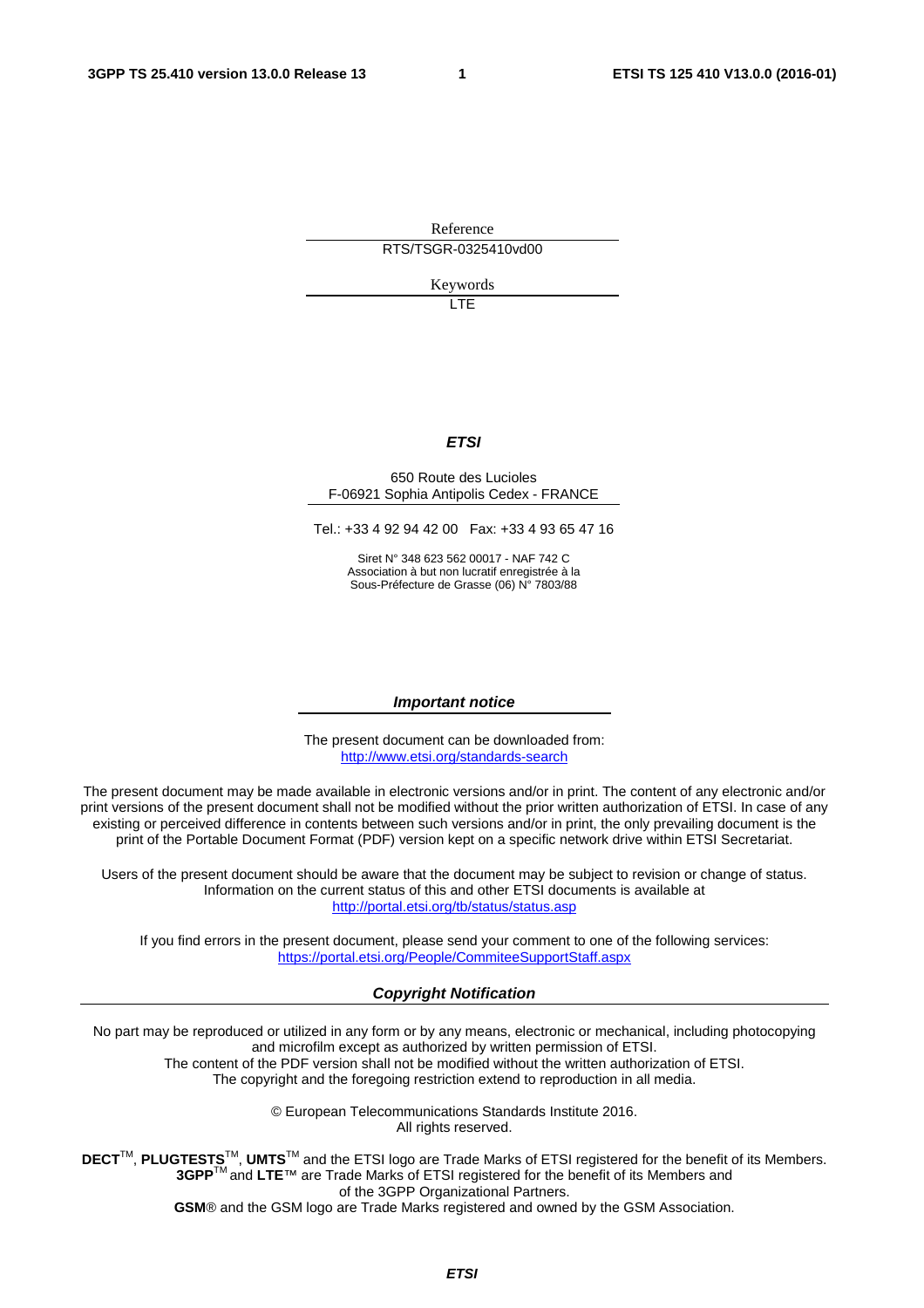# Intellectual Property Rights

IPRs essential or potentially essential to the present document may have been declared to ETSI. The information pertaining to these essential IPRs, if any, is publicly available for **ETSI members and non-members**, and can be found in ETSI SR 000 314: *"Intellectual Property Rights (IPRs); Essential, or potentially Essential, IPRs notified to ETSI in respect of ETSI standards"*, which is available from the ETSI Secretariat. Latest updates are available on the ETSI Web server [\(https://ipr.etsi.org/](https://ipr.etsi.org/)).

Pursuant to the ETSI IPR Policy, no investigation, including IPR searches, has been carried out by ETSI. No guarantee can be given as to the existence of other IPRs not referenced in ETSI SR 000 314 (or the updates on the ETSI Web server) which are, or may be, or may become, essential to the present document.

# Foreword

This Technical Specification (TS) has been produced by ETSI 3rd Generation Partnership Project (3GPP).

The present document may refer to technical specifications or reports using their 3GPP identities, UMTS identities or GSM identities. These should be interpreted as being references to the corresponding ETSI deliverables.

The cross reference between GSM, UMTS, 3GPP and ETSI identities can be found under [http://webapp.etsi.org/key/queryform.asp.](http://webapp.etsi.org/key/queryform.asp)

# Modal verbs terminology

In the present document "**shall**", "**shall not**", "**should**", "**should not**", "**may**", "**need not**", "**will**", "**will not**", "**can**" and "**cannot**" are to be interpreted as described in clause 3.2 of the [ETSI Drafting Rules](http://portal.etsi.org/Help/editHelp!/Howtostart/ETSIDraftingRules.aspx) (Verbal forms for the expression of provisions).

"**must**" and "**must not**" are **NOT** allowed in ETSI deliverables except when used in direct citation.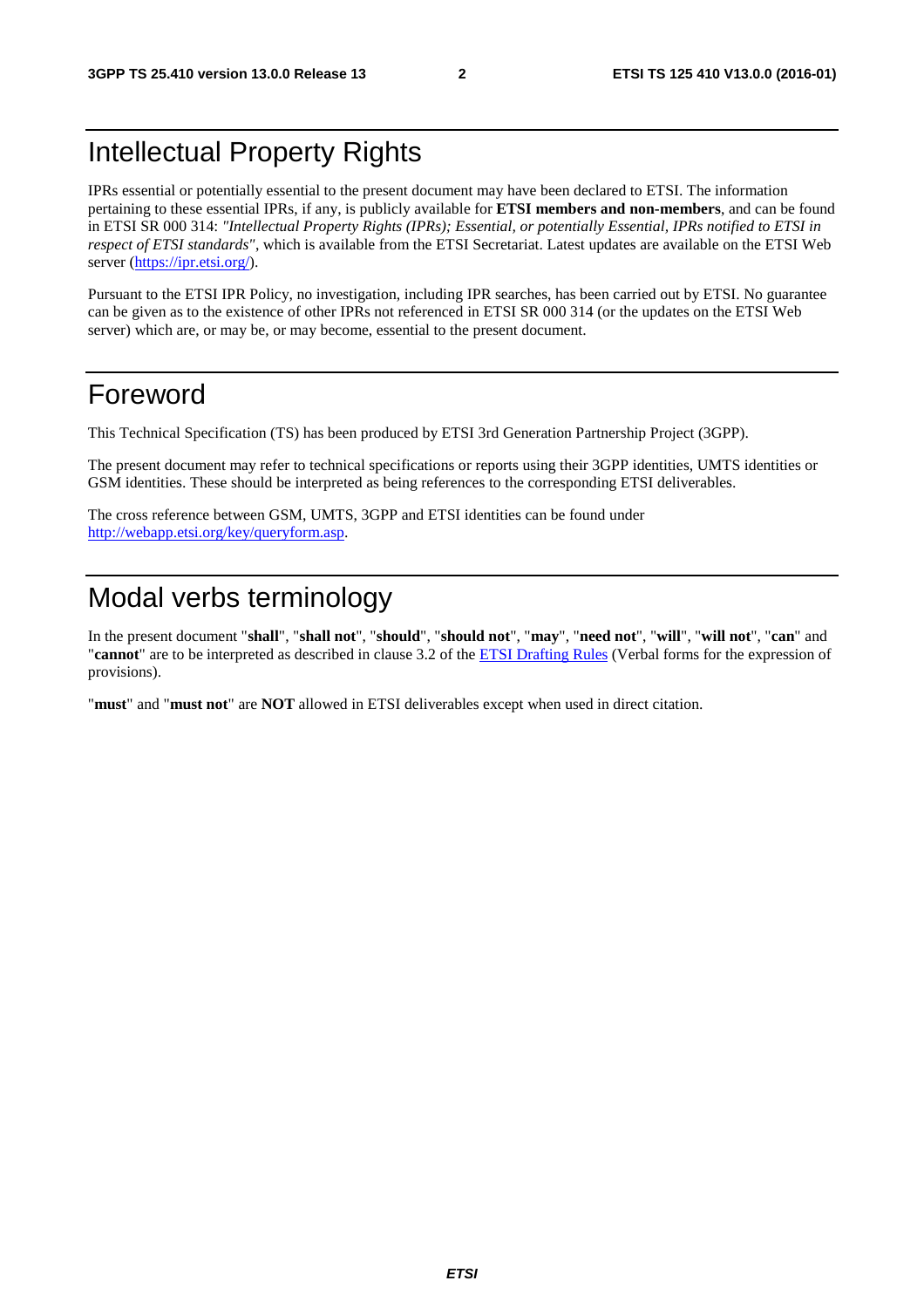$\mathbf{3}$ 

# Contents

| 1                |         |  |  |  |  |  |
|------------------|---------|--|--|--|--|--|
| 2                |         |  |  |  |  |  |
| 3                |         |  |  |  |  |  |
| 3.1              |         |  |  |  |  |  |
| 3.2              |         |  |  |  |  |  |
| 3.3              |         |  |  |  |  |  |
| 4                |         |  |  |  |  |  |
| 4.1              |         |  |  |  |  |  |
| 4.1.1            |         |  |  |  |  |  |
| 4.1.2            |         |  |  |  |  |  |
| 4.1.3            |         |  |  |  |  |  |
| 4.1.4            |         |  |  |  |  |  |
| 4.2              |         |  |  |  |  |  |
| 4.3              |         |  |  |  |  |  |
| 4.4              |         |  |  |  |  |  |
| 4.5              |         |  |  |  |  |  |
| 4.5.1            |         |  |  |  |  |  |
| 4.5.1.1          |         |  |  |  |  |  |
| 4.5.1.1.1        |         |  |  |  |  |  |
| 4.5.1.1.2        |         |  |  |  |  |  |
| 4.5.1.1.3        |         |  |  |  |  |  |
| 4.5.1.1.4        |         |  |  |  |  |  |
| 4.5.1.2<br>4.5.2 |         |  |  |  |  |  |
| 4.5.2.1          |         |  |  |  |  |  |
| 4.5.2.2          |         |  |  |  |  |  |
| 4.5.2.3          |         |  |  |  |  |  |
| 4.5.3            |         |  |  |  |  |  |
|                  |         |  |  |  |  |  |
| 5                |         |  |  |  |  |  |
| 5.1<br>5.2       | General |  |  |  |  |  |
| 5.2.1            |         |  |  |  |  |  |
| 5.2.2            |         |  |  |  |  |  |
| 5.2.3            |         |  |  |  |  |  |
| 5.2.4            |         |  |  |  |  |  |
| 5.3              |         |  |  |  |  |  |
| 5.3.1            |         |  |  |  |  |  |
| 5.3.2            |         |  |  |  |  |  |
| 5.4              |         |  |  |  |  |  |
| 5.4.1            |         |  |  |  |  |  |
| 5.4.2            |         |  |  |  |  |  |
| 5.4.3            |         |  |  |  |  |  |
| 5.4.4            |         |  |  |  |  |  |
| 5.4.5            |         |  |  |  |  |  |
| 5.4.6            |         |  |  |  |  |  |
| 5.4.7            |         |  |  |  |  |  |
| 5.4.8            |         |  |  |  |  |  |
| 5.5              |         |  |  |  |  |  |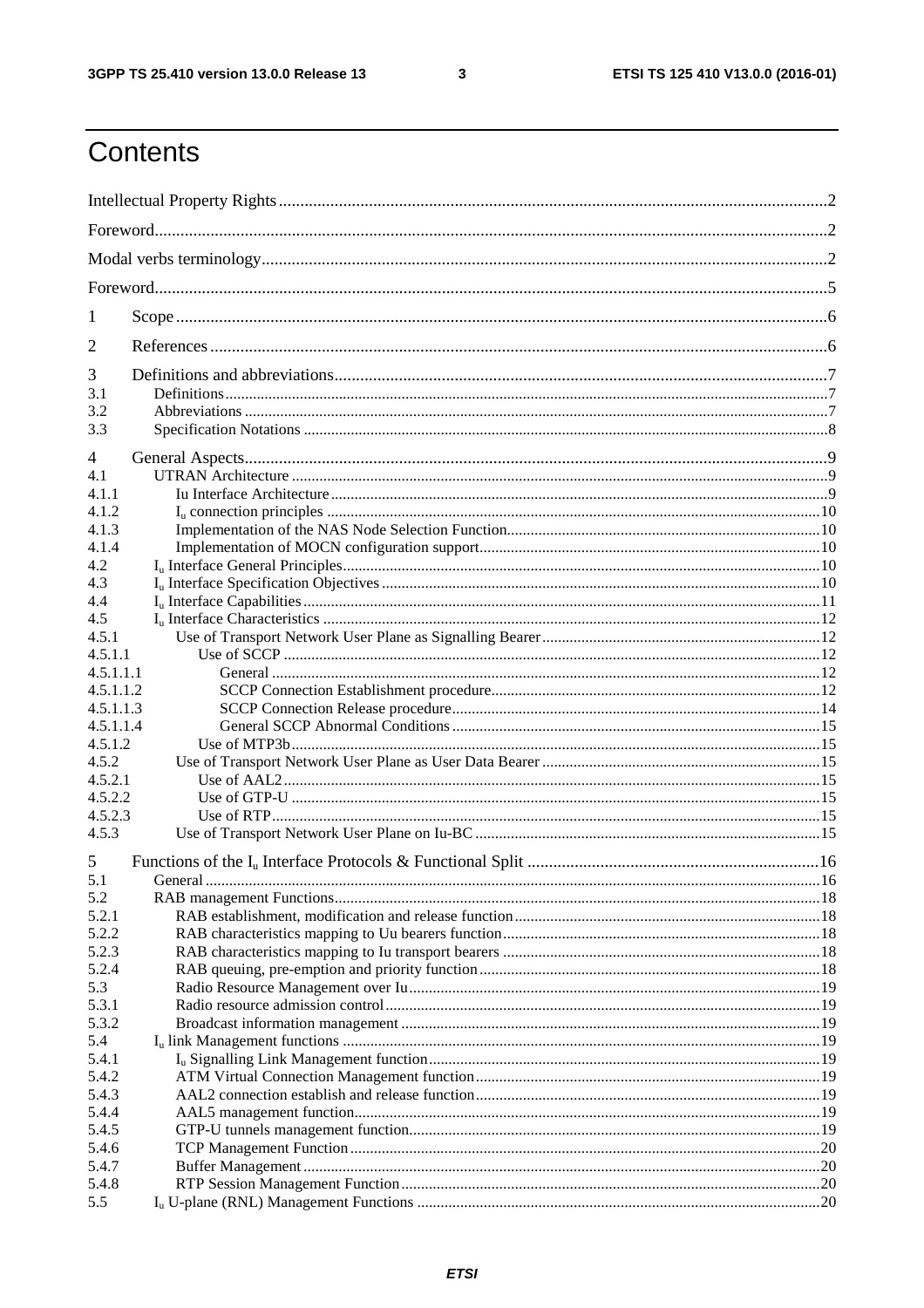| 5.5.1          |                               |  |
|----------------|-------------------------------|--|
| 5.5.2          |                               |  |
| 5.6            |                               |  |
| 5.6.1          |                               |  |
| 5.6.2          |                               |  |
| 5.6.2.1        |                               |  |
| 5.6.2.2        |                               |  |
| 5.6.2.3        |                               |  |
| 5.6.2A         |                               |  |
| 5.6.3          |                               |  |
| 5.6.4          |                               |  |
| 5.6.5          |                               |  |
| 5.7            |                               |  |
| 5.7.1          |                               |  |
| 5.7.1.1        |                               |  |
| 5.7.1.2        |                               |  |
| 5.7.2          |                               |  |
| 5.7.2.1        |                               |  |
| 5.7.2.2        |                               |  |
| 5.8            |                               |  |
| 5.8.1          |                               |  |
| 5.8.2          |                               |  |
| 5.8.3          |                               |  |
| 5.8.4          |                               |  |
| 5.8.5          |                               |  |
| 5.9            |                               |  |
| 5.9.1          |                               |  |
| 5.9.2          |                               |  |
| 5.9.3          |                               |  |
| 5.9.4          |                               |  |
| 5.9.5          |                               |  |
| 5.9.6          |                               |  |
| 5.10           |                               |  |
| 5.10.1         |                               |  |
| 5.10.2         |                               |  |
| 5.10.3         |                               |  |
| 5.10.4         |                               |  |
|                |                               |  |
| 6              |                               |  |
| 6.1            |                               |  |
| 6.2            |                               |  |
| 6.3            |                               |  |
| 6.4            |                               |  |
| $\overline{7}$ |                               |  |
|                |                               |  |
| 7.1            |                               |  |
| 7.2            |                               |  |
| 7.3            |                               |  |
| 7.4            |                               |  |
| 7.5            |                               |  |
| 7.6            |                               |  |
| 7.7            |                               |  |
|                | <b>Annex A (informative):</b> |  |
|                |                               |  |
|                |                               |  |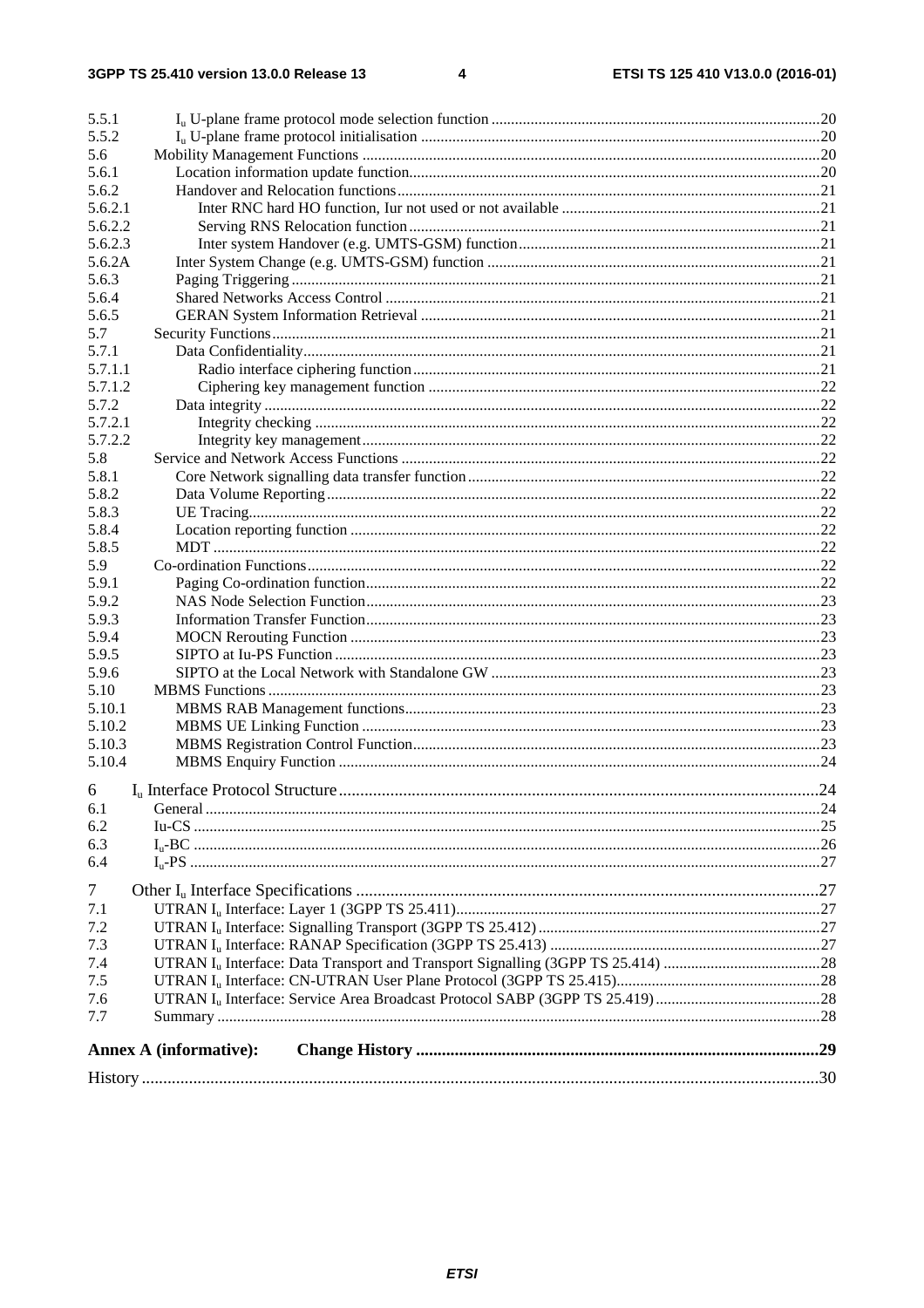# Foreword

This Technical Specification (TS) has been produced by the 3<sup>rd</sup> Generation Partnership Project (3GPP).

The contents of the present document are subject to continuing work within the TSG and may change following formal TSG approval. Should the TSG modify the contents of the present document, it will be re-released by the TSG with an identifying change of release date and an increase in version number as follows:

Version x.y.z

where:

- x the first digit:
	- 1 presented to TSG for information;
	- 2 presented to TSG for approval;
	- 3 or greater indicates TSG approved document under change control.
- y the second digit is incremented for all changes of substance, i.e. technical enhancements, corrections, updates, etc.
- z the third digit is incremented when editorial only changes have been incorporated in the document.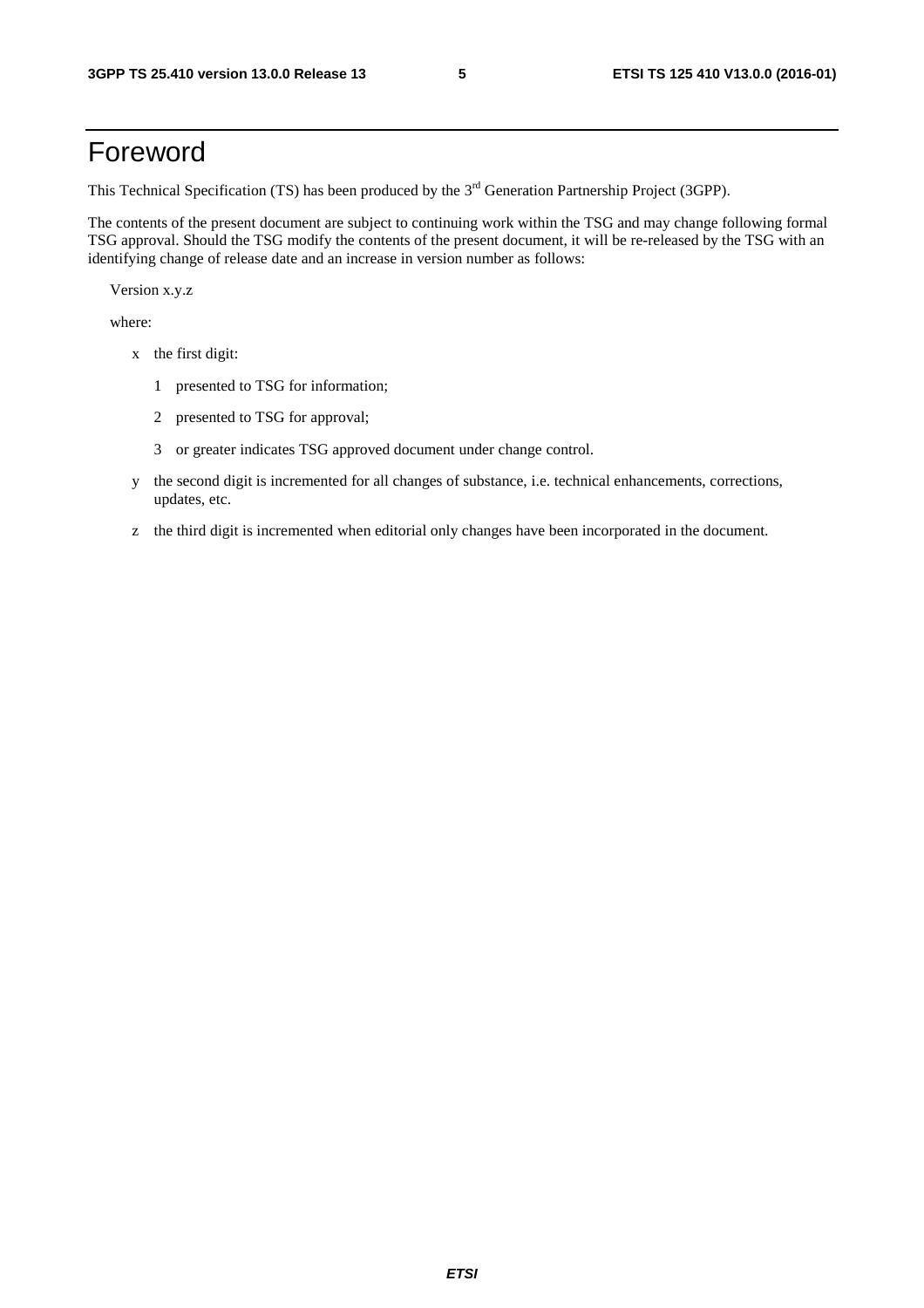### 1 Scope

The present document is an introduction to the 3GPP TS 25.41x series of Technical Specifications that define the Iu interface for the interconnection of Radio Network Controller (RNC) component of the UMTS Terrestrial Radio Access Network (UTRAN) to the Core Network of the UMTS system.

# 2 References

The following documents contain provisions which, through reference in this text, constitute provisions of the present document.

- References are either specific (identified by date of publication, edition number, version number, etc.) or non-specific.
- For a specific reference, subsequent revisions do not apply.
- For a non-specific reference, the latest version applies. In the case of a reference to a 3GPP document (including a GSM document), a non-specific reference implicitly refers to the latest version of that document *in the same Release as the present document*.
- [1] 3GPP TS 25.401: "UTRAN Overall Description".
- [2] 3GPP TR 23.930: "Iu Principles".
- [3] 3GPP TS 23.110: "UMTS Access Stratum Services and Functions".
- [4] 3GPP TS 25.411: "UTRAN Iu Interface Layer 1".
- [5] 3GPP TS 25.412: "UTRAN Iu Interface Signalling Transport".
- [6] 3GPP TS 25.413: "UTRAN Iu Interface RANAP Signalling".
- [7] 3GPP TS 25.414: "UTRAN Iu Interface Data Transport and Transport Signalling"
- [8] 3GPP TS 25.415: "UTRAN Iu Interface User Plane Protocols".
- [9] ITU-T Recommendation Q.711 (1996-07): "Functional description of the signalling connection control part".
- [10] ITU-T Recommendation Q.712 (1996-07): "Definition and function of signalling connection control part messages".
- [11] ITU-T Recommendation Q.713 (1996-07): "Signalling connection control part formats and codes".
- [12] ITU-T Recommendation Q.714 (1996-07): "Signalling connection control part procedures".
- [13] 3GPP TS 23.003: "Numbering, Addressing and Identification".
- [14] 3GPP TS 25.419: "UTRAN Iu Interface: Service Area Broadcast Protocol SABP".
- [15] 3GPP TS 23.153: "Out of Band Transcoder Control; Stage 2".
- [16] ITU-T Recommendation Q.2630.1: "AAL type 2 signalling protocol (Capability Set 1)".
- [17] ITU-T Recommendation Q.2630.2: "AAL type 2 signalling protocol Capability Set 2".
- [18] IETF RFC 3332 (2002-09): "Signalling System 7 (SS7) Message Transfer Part 3 (MTP3) User Adaptation Layer (M3UA)"
- [19] IETF RFC 1889 (1996-01): "RTP: A Transport Protocol for Real Time Applications".
- [20] IETF RFC 768 (1980-08): "User Datagram Protocol".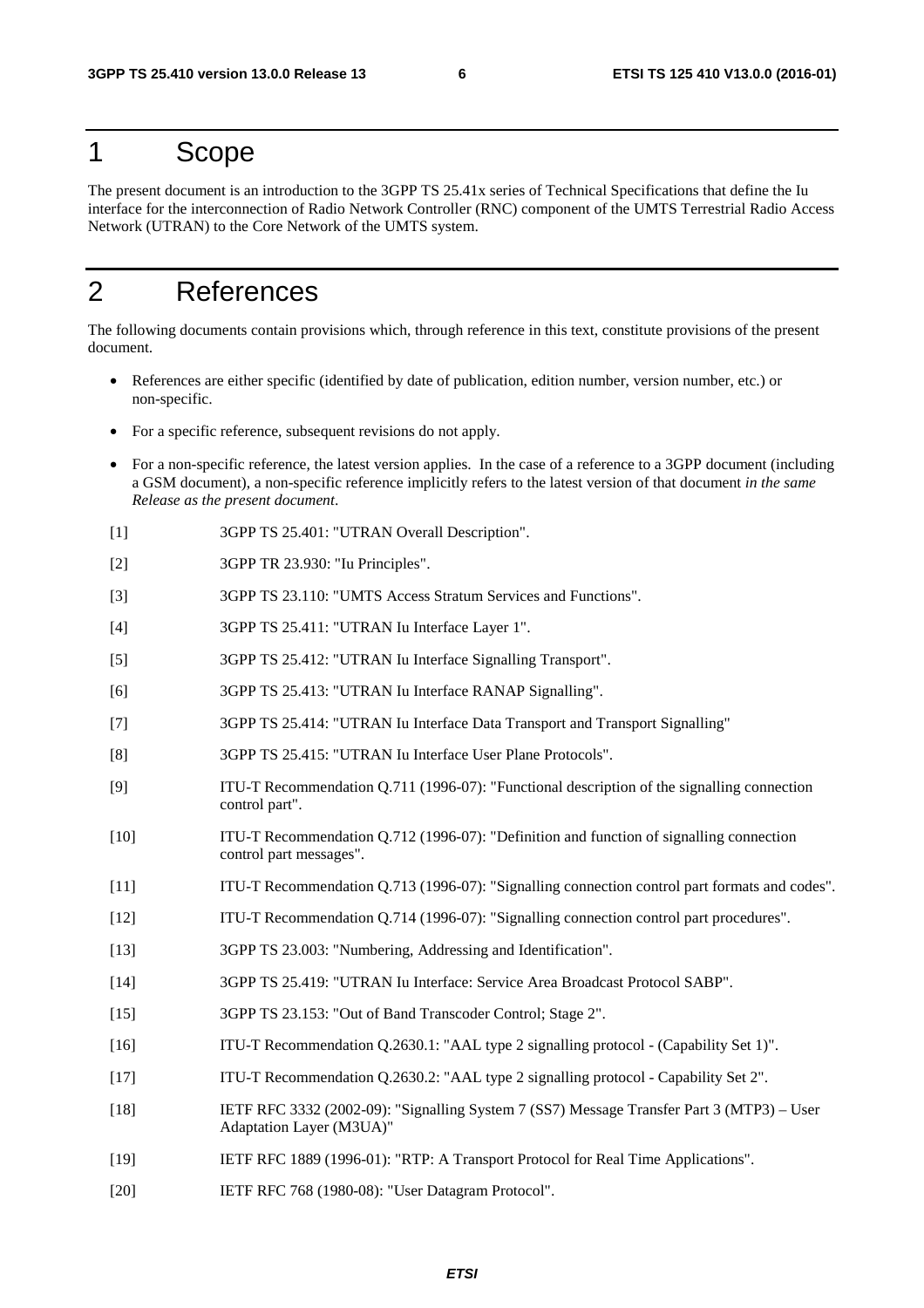| $[21]$ | IETF RFC 793 (1981-09): "TCP, Transmission Control Protocol". |
|--------|---------------------------------------------------------------|
|        |                                                               |

- [22] **IETF RFC 791 (1981-09): "Internet Protocol".**
- [23] Void
- [24] Void
- [25] 3GPP TS 23.236: "Intra-domain connection of Radio Access Network (RAN) nodes to multiple Core Network (CN) nodes".
- [26] 3GPP TS 23.251: "Network sharing; Architecture and functional description".
- [27] 3GPP TS23.246: Multimedia Broadcast/Multicast Service (MBMS) Architecture and functional description
- [28] 3GPP TS 25.346: 'Introduction of the Multimedia Broadcast Multicast Service (MBMS) in the Radio Access Network (RAN); Stage 2'.
- [29] 3GPP TS 23.060: "General Packet Radio Service (GPRS); Service description; Stage 2".
- [30] 3GPP TS 37.320: "Universal Terrestrial Radio Access (UTRA) and Evolved Universal Terrestrial Radio Access (E-UTRA); Radio measurement collection for Minimization of Drive Tests (MDT); Overall description; Stage 2".

# 3 Definitions and abbreviations

### 3.1 Definitions

For the purposes of the present document, the terms and definitions given in TS 25.401 [1] apply.

#### **MBMS related terms and definitions:**

**MBMS bearer service**: as defined in TS 23.246 [27].

**MBMS RAB**: as defined in TS 25.346 [28].

**MBMS Iu signalling connection**: as defined in TS 25.346 [28].

**MBMS session start**: as defined in TS 25.346 [28].

# 3.2 Abbreviations

For the purposes of the present document, the following abbreviations apply:

| 3G-MSC        | 3 <sup>rd</sup> Generation Mobile Switching Centre   |
|---------------|------------------------------------------------------|
| 3G-SGSN       | 3 <sup>rd</sup> Generation Serving GPRS Support Node |
| AAL           | <b>ATM</b> Adaptation Layer                          |
| <b>ATM</b>    | Asynchronous Transfer Mode                           |
| BC.           | <b>Broadcast</b>                                     |
| <b>BSSMAP</b> | Base Station Subsystem Management Application Part   |
| <b>CBS</b>    | <b>Cell Broadcast Service</b>                        |
| <sub>CC</sub> | <b>Connection Confirm</b>                            |
| <b>CN</b>     | Core Network                                         |
| CR.           | <b>Connection Release</b>                            |
| <b>CREF</b>   | <b>Connection Refusal</b>                            |
| CS.           | Circuit Switched                                     |
| <b>GT</b>     | Global Title                                         |
| GTP-U         | <b>GPRS</b> Tunnelling Protocol                      |
| <b>GWCN</b>   | Gateway Core Network                                 |
| <b>IMSI</b>   | International Mobile Subscriber Identity             |
| <b>IP</b>     | <b>Internet Protocol</b>                             |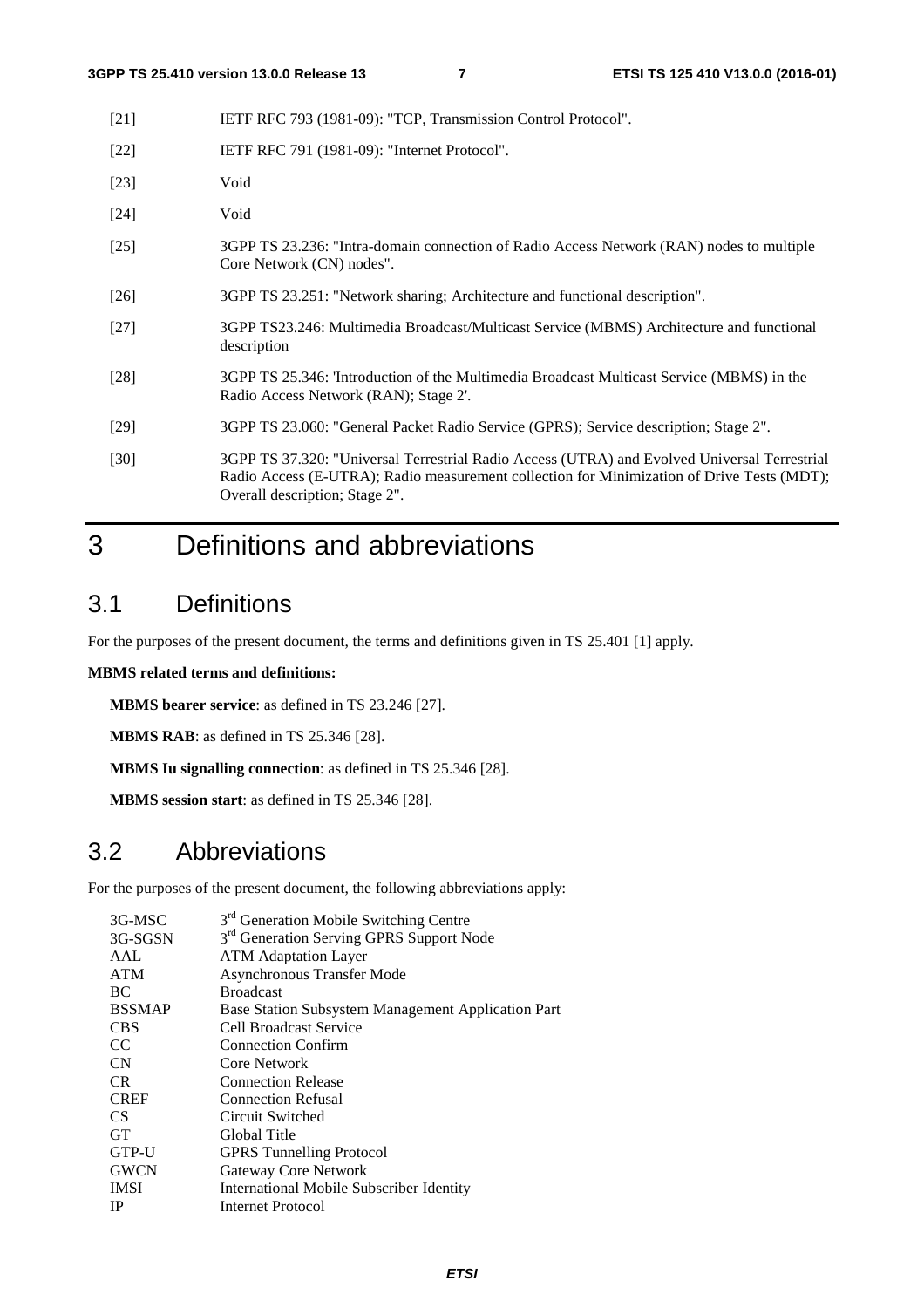| <b>ISDN</b>  | <b>Integrated Services Digital Network</b>       |
|--------------|--------------------------------------------------|
| L-GW         | Local GateWay                                    |
| LA           | <b>Location Area</b>                             |
| M3UA         | MTP3 User Adaptation Layer                       |
| <b>MBMS</b>  | Multimedia Broadcast Multicast Service           |
| <b>MDT</b>   | <b>Minimization of Drive-Tests</b>               |
| <b>MOCN</b>  | Multi Operator Core Network                      |
| <b>NAS</b>   | Non Access Stratum                               |
| <b>NACC</b>  | Network Assisted Cell Change                     |
| <b>NNSF</b>  | <b>NAS Node Selection Function</b>               |
| 0&M          | <b>Operation and Maintenance</b>                 |
| <b>PLMN</b>  | <b>Public Land Mobile Network</b>                |
| PS           | Packet Switched                                  |
| <b>PSTN</b>  | Public Switched Telephone Network                |
| <b>PVC</b>   | <b>Permanent Virtual Circuit</b>                 |
| QoS          | Quality of Service                               |
| <b>RA</b>    | Routing Area                                     |
| RAB          | Radio Access Bearer                              |
| RANAP        | Radio Access Network Application Part            |
| <b>RIM</b>   | <b>RAN</b> Information Management                |
| <b>RLP</b>   | Radio Link Protocol                              |
| <b>RNC</b>   | Radio Network Controller                         |
| <b>RNL</b>   | Radio Network Layer                              |
| <b>RRC</b>   | Radio Resource Control                           |
| <b>RTCP</b>  | <b>Real Time Control Protocol</b>                |
| RTP.         | Real Time Protocol                               |
| <b>SA</b>    | Service Area                                     |
| <b>SABP</b>  | Service Area Broadcast Protocol                  |
| SAP          | Service Access Point                             |
| <b>SCCP</b>  | <b>Signalling Connection Control Part</b>        |
| <b>SIPTO</b> | Selected IP Traffic Offload                      |
| SIPTO@LN     | Selected IP Traffic Offload at the Local Network |
| <b>SCTP</b>  | <b>Stream Control Transmission Protocol</b>      |
| <b>SNA</b>   | <b>Shared Network Area</b>                       |
| <b>SPC</b>   | <b>Signalling Point Code</b>                     |
| <b>SRNS</b>  | Serving Radio Network Subsystem                  |
| <b>SSN</b>   | Sub-System Number                                |
| SVC          | <b>Switched Virtual Circuit</b>                  |
| S-GW         | Serving GateWay                                  |
| <b>TCP</b>   | <b>Transmission Control Protocol</b>             |
| UE           | User Equipment                                   |
| <b>UDP</b>   | <b>User Datagram Protocol</b>                    |
| <b>UP</b>    | <b>User Plane</b>                                |
| <b>URA</b>   | <b>UTRAN Registration Area</b>                   |
| <b>UTRAN</b> | <b>UMTS Terrestrial Radio Access Network</b>     |
| <b>VC</b>    | Virtual Circuit                                  |
|              |                                                  |

# 3.3 Specification Notations

For the purposes of the present document, the following notations apply:

Procedure When referring to a procedure in the specification the Procedure Name is written with the first letters in each word in upper case characters followed by the word "procedure", e.g. Radio Network Layer procedures.

Message When referring to a message in the specification the MESSAGE NAME is written with all letters in upper case characters followed by the word "message", e.g. RADIO LINK SETUP REQUEST message.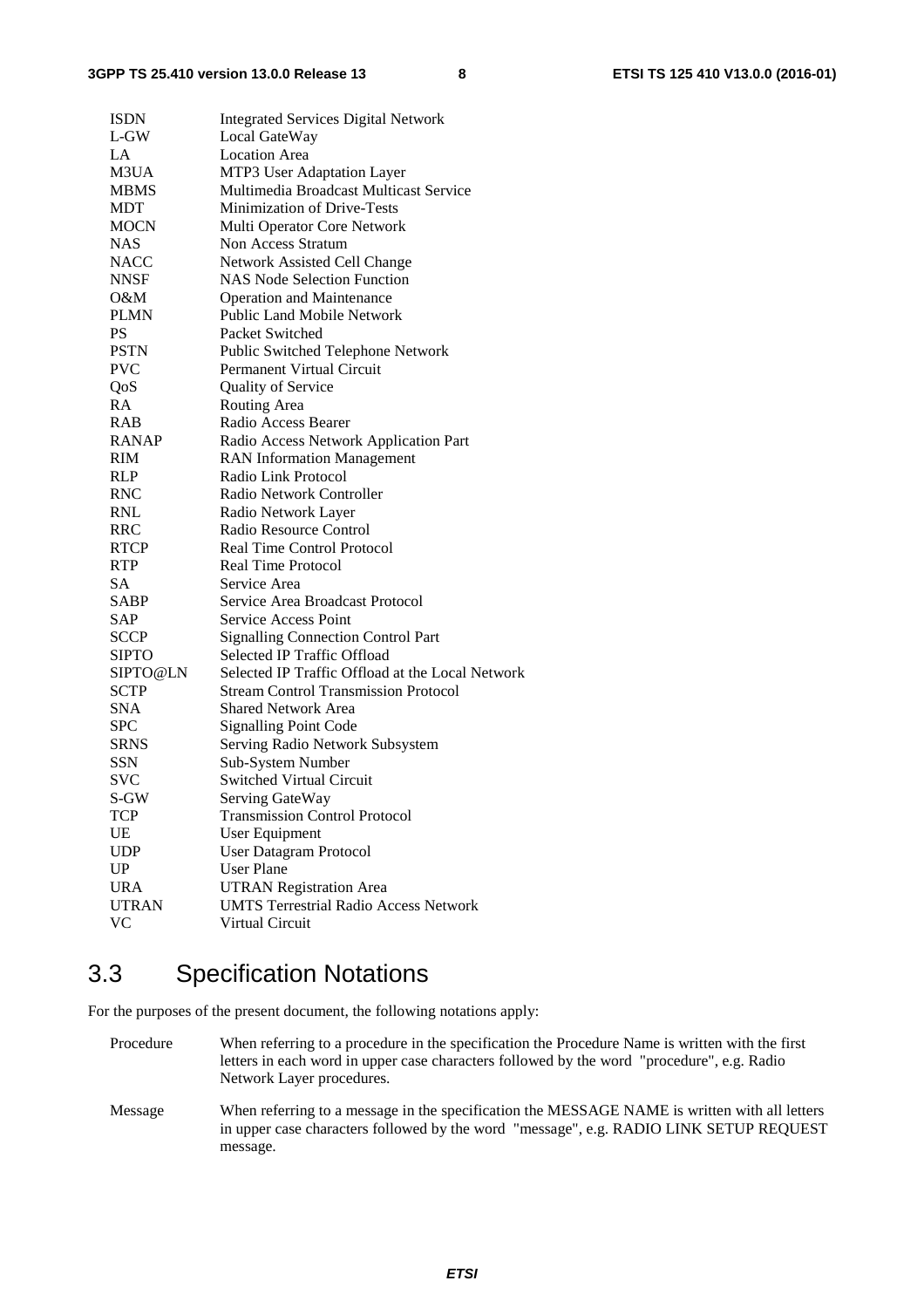#### **3GPP TS 25.410 version 13.0.0 Release 13 9 ETSI TS 125 410 V13.0.0 (2016-01)**

Frame When referring to a control or data frame in the specification the CONTROL/DATA FRAME NAME is written with all letters in upper case characters followed by the words "control/data frame", e.g. DCH transport frame.

# 4 General Aspects

### 4.1 UTRAN Architecture

### 4.1.1 Iu Interface Architecture

The overall UMTS architecture and UTRAN architectures are described in TS 25.401 [1]. This subclause specifies only the architecture of the Iu interface, and shall not constrain the network architecture of either Core or Radio Access Networks.

The  $I_{\text{u}}$  interface is specified at the boundary between the Core Network and UTRAN. Figure 4.1 depicts the logical division of the  $I_{\mu}$  interface. From the Iu perspective, the UTRAN access point is an RNC.



**Iu Interface**



The Iu interface towards the PS-domain of the core network is called Iu-PS, and the Iu interface towards the CS-domain is called Iu-CS. The differences between Iu-CS and Iu-PS are treated elsewhere in the present document. The Iu interface to the Broadcast domain is called Iu-BC.

There shall not be more than one Iu interface (Iu-PS) towards the PS-domain from any one RNC– except where the NNSF is used, see subclause 4.1.3, or in MOCN configuration – see TS 23.251 [26]. Each RNC shall not have more than one Iu interface (Iu-CS) towards its default CN node within the CS domain, but may also have further Iu interfaces (Iu-CS) towards other CN nodes within the CS domain. (See [6] for definition of Default CN node.) These further Iu interfaces (Iu-CS) shall only be used as a result of intra-MSC inter-system handover or SRNS relocation, in the case the anchor CN node directly connects to the target RNC. There may also be more than one Iu interface towards the CS-Domain if the NNSF is used – see subclause 4.1.3, or in MOCN configuration – see TS 23.251 [26]. There shall not be more than one Iu interface (Iu-BC) from an RNC towards the Broadcast domain.

In the separated core network architecture, this means that there shall be separate signalling and user data connections towards the PS and CS domains – this applies in both transport and radio network layers.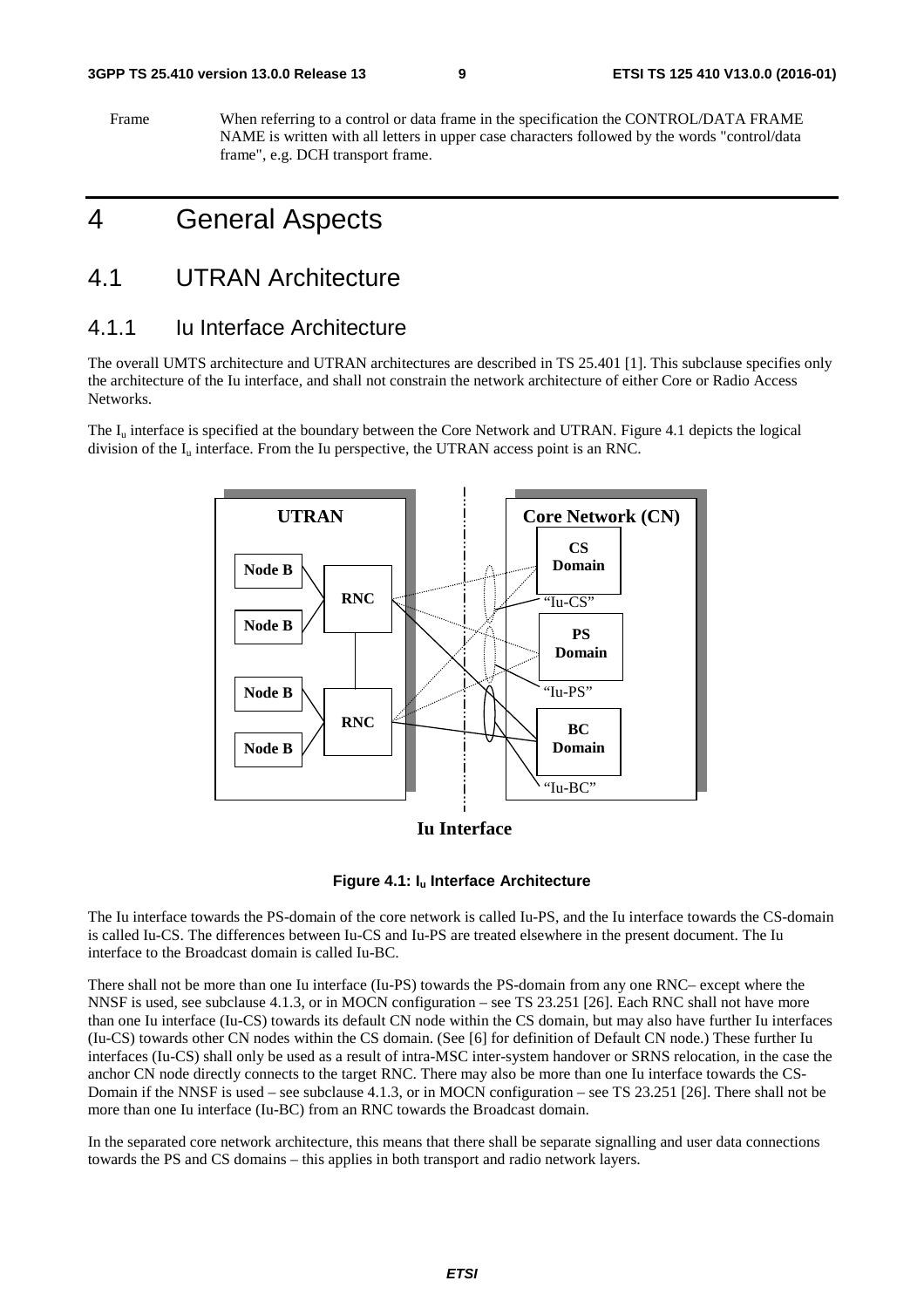In the combined architecture, there shall be separate connections in the user plane towards the PS and CS domains (in both transport and radio network layers). In the control plane, there shall be separate SCCP connections to the two logical domains.

In either architecture, there can be several RNCs within UTRAN and so UTRAN may have several  $I<sub>u</sub>$  access points towards the Core Network. As a minimum, each Iu access point (in UTRAN or CN) shall independently fulfil the requirements of the relevant Iu specifications (25.41x series – see clause 7).

#### 4.1.2 I<sub>u</sub> connection principles

The Iu interface has a hierarchical architecture where one higher layer entity controls several lower layer entities. The hierarchy for the CN - UTRAN signalling connection end points is described below:

- Each CN Access Point may be connected to one or more UTRAN Access Points.
- For the PS domain, each UTRAN Access Point shall not be connected to more than one CN Access Point except where the NNSF is used, see subclause 4.1.3, or when RNC is shared in MOCN configuration..
- For the CS domain, each UTRAN Access Point may be connected to one or more CN Access Points.
- For the BC domain, each UTRAN Access Point may be connected to one CN Access Point only.

#### 4.1.3 Implementation of the NAS Node Selection Function

The optional NAS Node Selection Function (NNSF) is described in TS 23.236 [25].

If the NAS Node Selection Function is used by an RNC:

There may be more than one Iu interface (Iu-CS) towards the CS domain and/or more than one Iu interface (Iu-PS) towards the PS-domain from this RNC.

#### 4.1.4 Implementation of MOCN configuration support

The MOCN configuration is described in TS 23.251 [26]. When the RNC is shared in MOCN configuration:

- There may be more than one Iu interface (Iu-CS) towards the CS domain of different CN operators and/or more than one Iu interface (Iu-PS) towards the PS-domain of different CN operators from this RNC.
- The MOCN Rerouting Function shall be supported.

# 4.2 **I<sub>u</sub>** Interface General Principles

From a UTRAN perspective, maximising the commonality of the various protocols that flow on the Iu interface is desirable. This means at the minimum that:

- A common set of radio access bearer services will be offered by UTRAN to the Core Network nodes, regardless of their type (e.g. 3G-MSC or 3G-SGSN).

There will be a common functional split between UTRAN and the Core Network nodes, regardless of their type (e.g. 3G-MSC or 3G-SGSN).

Signalling in the radio network control plane shall not depend on the specific choice of transport layers.

# 4.3 Iu Interface Specification Objectives

The following objectives are partly derived from TR 23.930 [2].

The  $I_u$  interface shall be specified such that it can support:

the interconnection of RNCs with Core Network Access Points within a single PLMN, and within several PLMNs in case of network sharing, as described in TS 23.251 [26].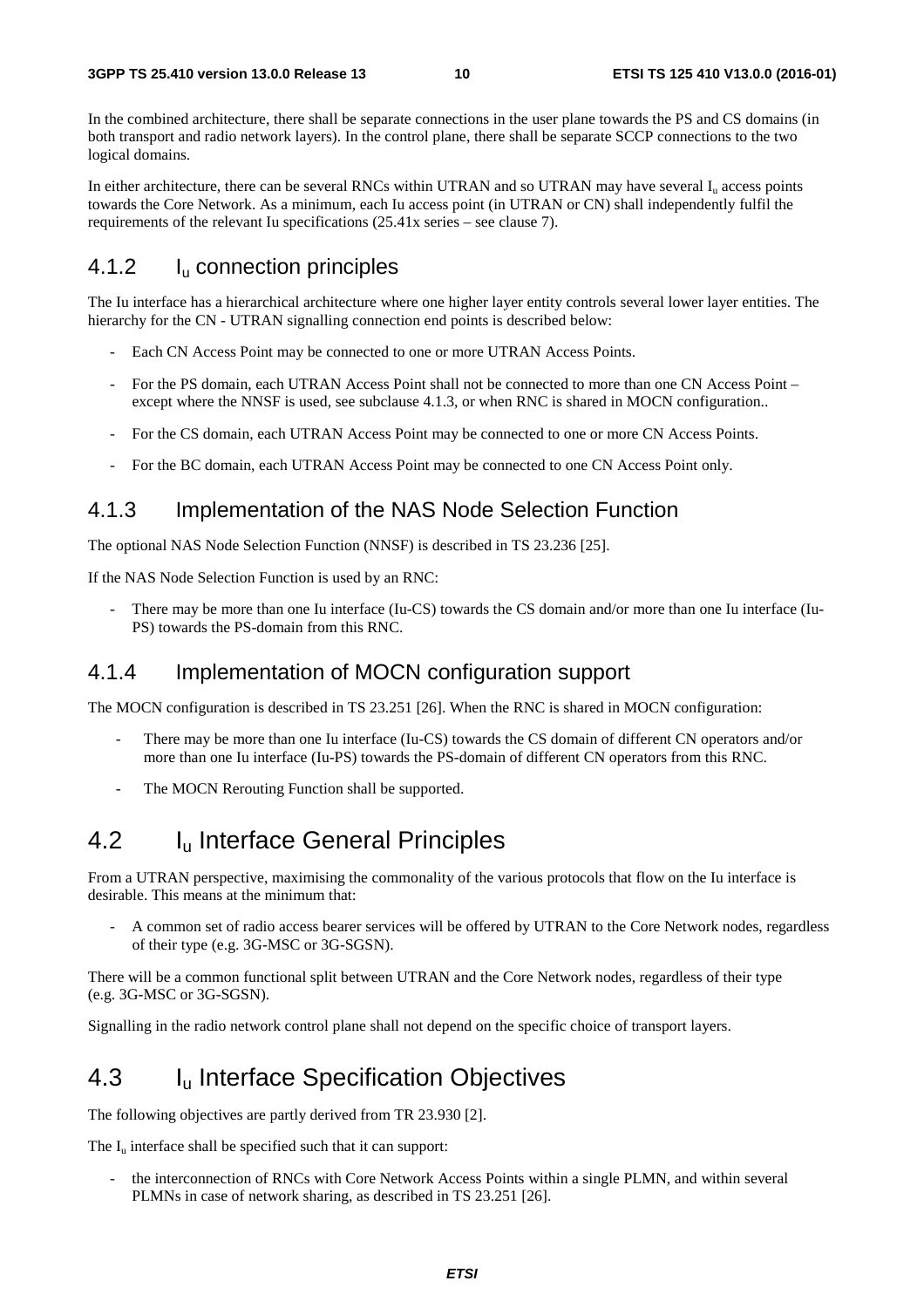- the interconnection of RNCs with Core Network Access Points irrespective of the manufacturer of any of the elements.
- all UMTS services.

The  $I_{\text{u}}$  interface shall facilitate the use of the same RNC, MSC or SGSN in all PLMNs.

The I<sub>u</sub> interface shall facilitate the sharing of transport technology between Iu-PS and Iu-BC.

The  $I_{\text{u}}$  interface shall allow interworking to the GSM Core Network.

Independence between the protocol layers and between control and user planes shall be maintained on the Iu interface.

The  $I_u$  interface shall allow independent evolution of technologies within the Core, Radio Access and Transport Networks.

The  $I_u$  interface shall allow separate evolution of O&M facilities.

The  $I_{\text{u}}$  interface shall be standardised as an open and multi-vendor interface.

The Iu interface specifications shall facilitate the migration of some services from the CS-domain to the PS-domain. In particular, the RANAP protocol shall be common to both PS and CS domains, and the I<sub>u</sub> user plane protocol(s) shall be independent of the core network domain (PS or CS), except where a specific feature is only required for one domain.

### 4.4 I<sub>u</sub> Interface Capabilities

The following capabilities are derived from the requirements described in TR 23.930 [2].

The  $I_u$  interface supports:

- procedures to establish, maintain and release Radio Access Bearers;
- procedures to perform SRNS relocation, intra-system handover, inter-system handover and inter-system change;
- procedures to support the Cell Broadcast service;
- a set of general procedures, not related to a specific UE;
- the separation of each UE on the protocol level for user specific signalling management;
- the transfer of NAS signalling messages between UE and CN;
- location services by transferring requests from the CN to UTRAN, and location information from UTRAN to CN. The location information may comprise a geographical area identifier or global co-ordinates with uncertainty parameters;
- simultaneous access to multiple CN domains for a single UE;
- mechanisms for resource reservation for packet data streams;
- procedures to support MBMS bearer services;
- mechanisms to support SIPTO at Iu-PS for a specific UE (optional);
- mechanisms to support SIPTO at the Local Network with standalone GW for a specific UE (optional).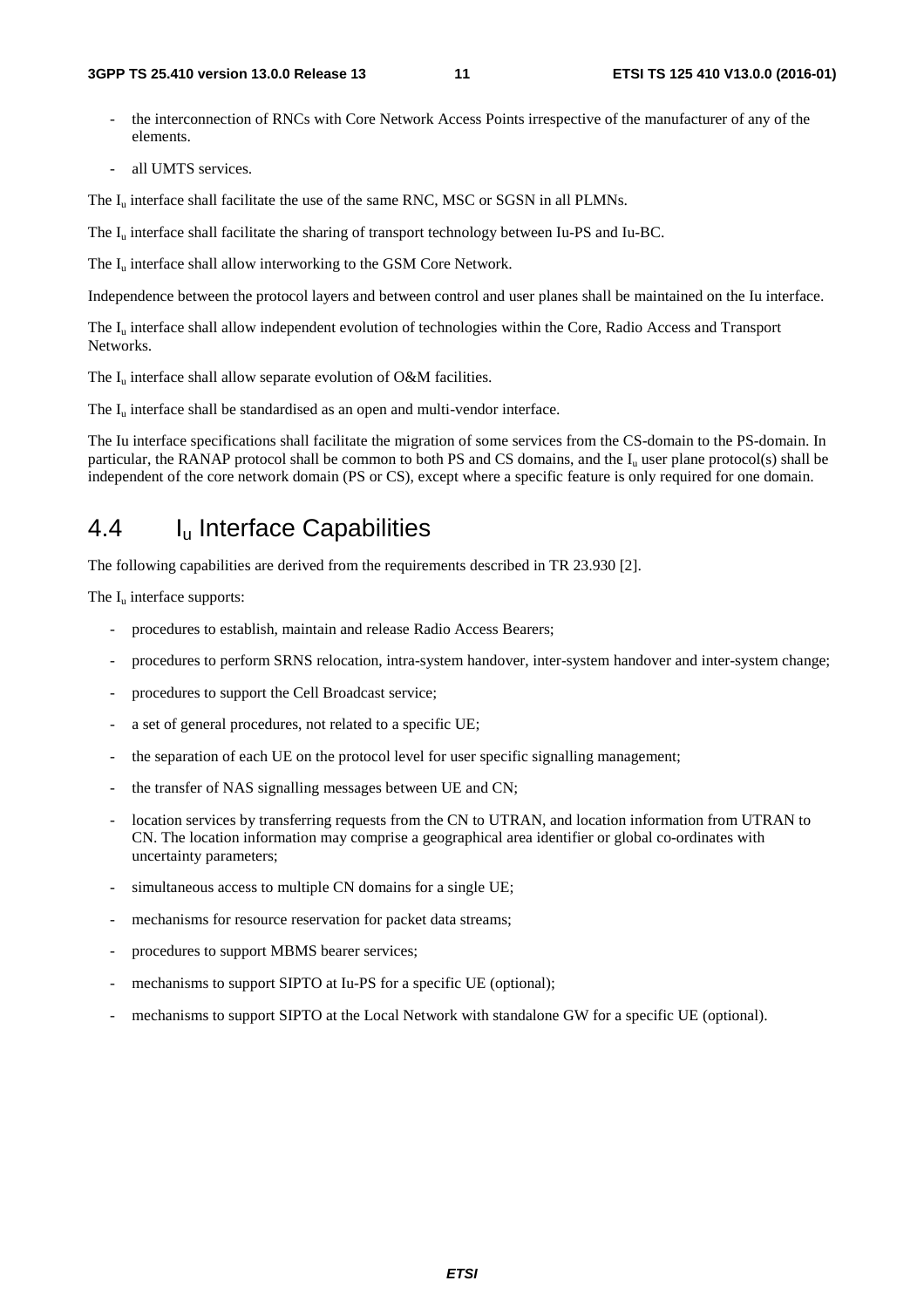# 4.5 Iu Interface Characteristics

### 4.5.1 Use of Transport Network User Plane as Signalling Bearer

4.5.1.1 Use of SCCP

#### 4.5.1.1.1 General

The SCCP (ITU-T Rec. Q.711 [9] /ITU-T Rec. Q.712 [10]/ITU-T Rec. Q.713 [11]/ITU-T Rec. Q.714 [12]) is used to support signalling messages between the CNs and the RNC. One user function of the SCCP, called Radio Access Network Application Part (RANAP), is defined. The RANAP uses one SCCP signalling connection per active UE and CN for the transfer of layer 3 messages. RANAP also uses one SCCP signalling connection per MBMS bearer service.

Both connectionless and connection-oriented procedures are used to support the RANAP. TS 25.413 [6] explains whether connection oriented or connectionless services should be used for each layer 3 procedure.

RANAP may use SSN, SPC and/or GT and any combination of them as addressing schemes for the SCCP. Which of the available addressing scheme to use for the SCCP is an operator matter.

When GT addressing is utilised, the following settings shall be used:

- SSN Indicator = 1 (RANAP SSN as defined in TS 23.003 [13] shall always be included).
- Global Title Indicator  $= 0100$  (GT includes translation type, numbering plan, encoding scheme and nature of address indicator).
- Translation Type =  $0000 0000$  (not used).
- Numbering Plan =  $0001$  (E.163/4).
- Nature of Address Indicator = 000 0100 (International Significant Number).
- Encoding Scheme  $= 0001$  or 0010 (BCD, odd or even).
- Routing indicator =  $0$  or 1 (route on GT or PC/SSN).

When used, the GT shall be the E.164 address of the relevant node.

The following subclauses describe the use of SCCP connections for RANAP transactions. Subclause 4.5.1.2 describes the connection establishment procedures. Subclause 4.5.1.3 describes the connection release procedures. Subclause 4.5.1.4 describes abnormal conditions.

#### 4.5.1.1.2 SCCP Connection Establishment procedure

A new SCCP connection is established when information related to the communication between a UE and the network has to be exchanged between RNC and CN, and no SCCP connection exists between the CN and the RNC involved, for the concerned UE. A new SCCP connection is also established for MBMS service purpose between the RNC and CN.

Various SCCP connection establishment cases have to be distinguished:

- i) RNC Initiated SCCP Signalling Connection for a UE;
- ii) CN Initiated SCCP Signalling Connection for a UE;
- iii) CN Initiated SCCP Signalling Connection for an MBMS Service.

The above cases are the only cases currently identified for SCCP connection establishment. Others may emerge in the future.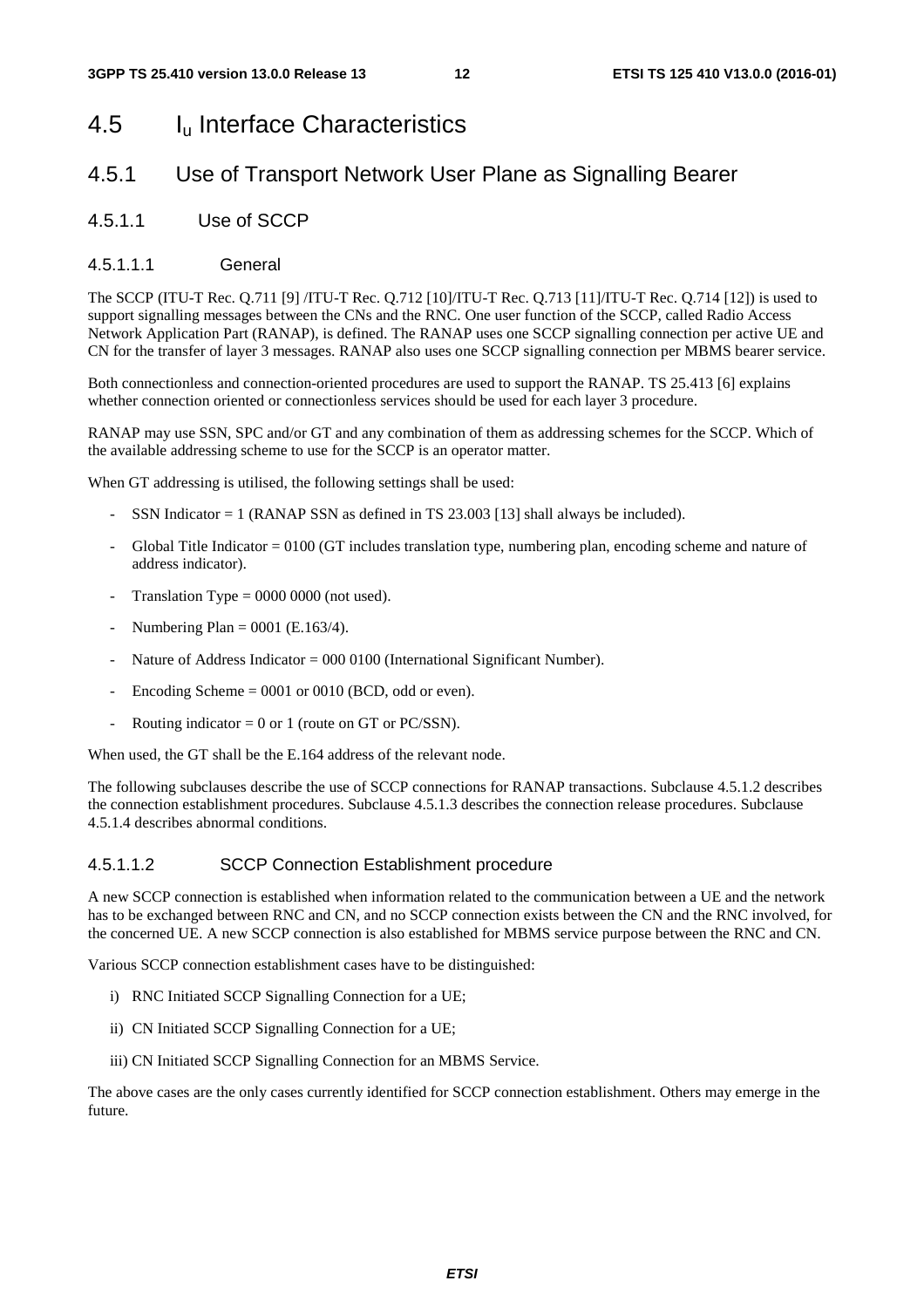#### 4.5.1.1.2.1 Establishment procedure in case i

The SCCP signalling connection establishment is initiated, by the RNC, at the reception of the first layer 3 non access stratum message from the UE or at the execution of the enhanced relocation or at the initiation of the UE Registration Query procedure.

#### **Initiation**

The RNC sends SCCP CONNECTION REQUEST message to the Core Network. A RANAP message shall be included in the user data field of the SCCP CONNECTION REQUEST message when the RANAP message size is less than or equal to the maximum size of the user data field in the SCCP CONNECTION REQUEST message. When the RANAP message is longer than the maximum size, the user data field shall not be included in the SCCP CONNECTION REQUEST message.

If the Core Network receives an SCCP CONNECTION REQUEST message for a UE for which an SCCP connection already exists, or if the Core Network receives an SCCP CONNECTION REQUEST message that does not include a user data field, and later finds out that the SCCP CONNECTION REQUEST message was for a UE for which an SCCP connection already exists, the Core Network shall ensure that the new SCCP connection and the already existing SCCP connection are for the same UE, e.g. by security functions, and if so, release the already existing SCCP connection via the normal Iu Release procedure and all UTRAN resources allocated to it.

#### **Termination**

- **successful outcome** 
	- The SCCP CONNECTION CONFIRM message, which may optionally contain a connection oriented RANAP message in the user data field, is returned to the RNC.
- **unsuccessful outcome** 
	- If the SCCP signalling connection establishment fails, an SCCP CONNECTION REFUSAL message will be sent back to the RNC. This message may contain a RANAP message in the user data field.

For more information on how the RANAP procedures Initial UE Message, Enhanced Relocation Complete and UE Registration Query are handled, please see the elementary procedures Initial UE Message, Enhanced Relocation Complete and UE Registration Query in TS 25.413 [6].

```
RNC CN
CR {SSN=RANAP, a1=x, RANAP message or no user data} 
                     -------------------------------------------> 
   CC {a1=y,a2=x, RANAP message or no user data} 
       <------------------------------------------ 
                        or 
    CREF{a2=x, RANAP message or no user data} 
    <------------------------------------------ 
            a1 = source local reference, 
         a2 = destination local reference, 
     x = SCCP connection reference at the RNC, 
     y = SCCP connection reference at the CN.
```


#### 4.5.1.1.2.2 Establishment procedure in case ii

The SCCP signalling connection establishment is initiated, by the Core Network, in connection with performing a Relocation.

#### **Initiation**

The Core Network initiates the connection establishment by sending an SCCP CONNECTION REQUEST message to the RNC. Optionally, a RANAP message may be included in the user data field of the SCCP CONNECTION REQUEST message.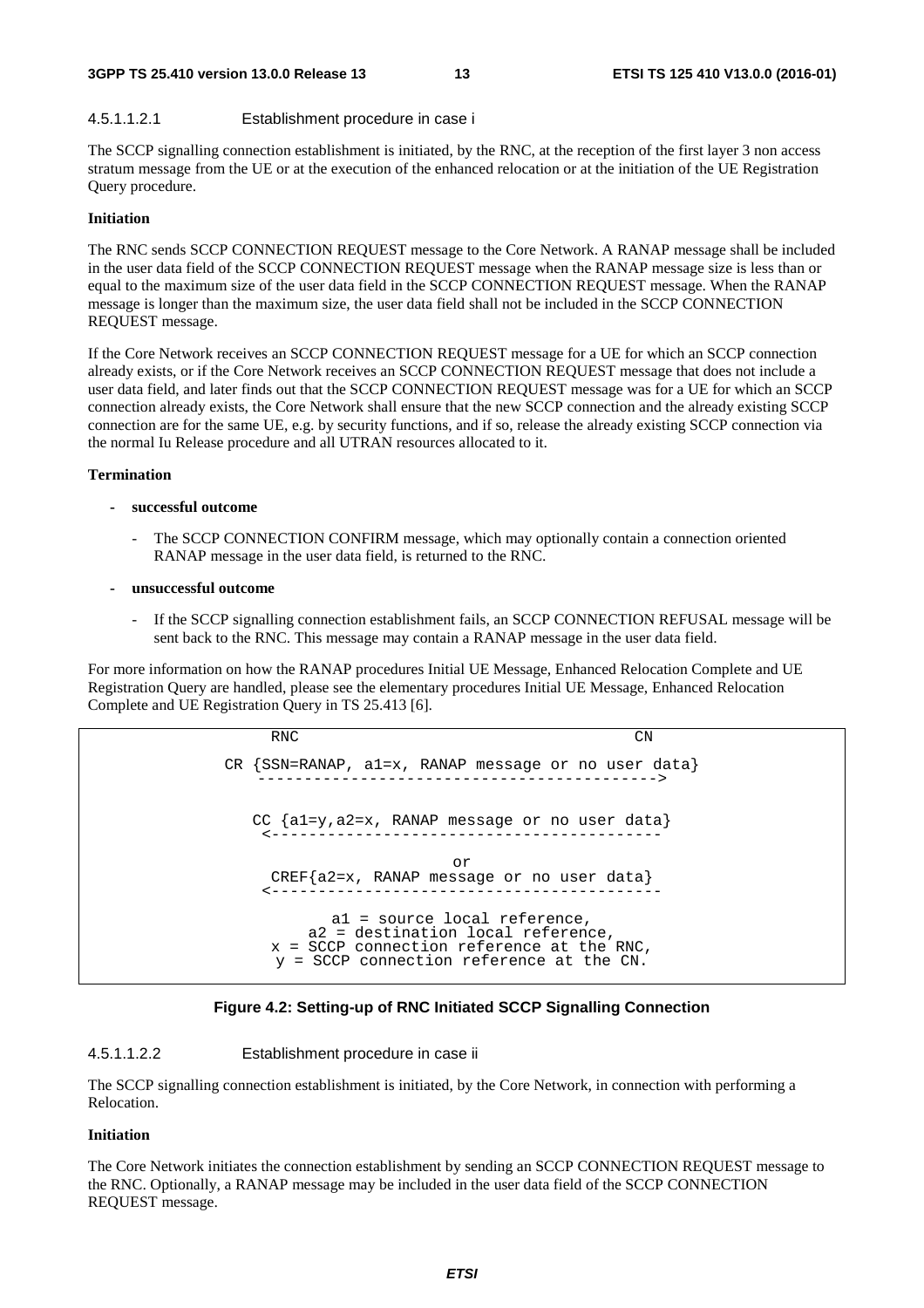#### **Termination**

- **successful outcome** 
	- The SCCP CONNECTION CONFIRM message, which may optionally contain a connection oriented RANAP message in the user data field, is returned to the Core Network.
- **unsuccessful outcome** 
	- If the SCCP signalling connection establishment fails, an SCCP CONNECTION REFUSAL message will be sent back to the Core Network. This message may contain a RANAP message in the user data field.

RNC CN CR {SSN=RANAP, a1=y,RANAP message or no user data} <----------------------------------------- CC {a1=x, a2=y, RANAP message or no user data} ------------------------------------------> or CREF{a2=y, RANAP message or no user data} ------------------------------------------> a1 = source local reference, a2 = destination local reference, x = SCCP connection reference at the RNC, y = SCCP connection reference at the CN.

**Figure 4.3: Setting-up of CN Initiated SCCP Signalling Connection** 

#### 4.5.1.1.2.3 Establishment procedure in case iii

The SCCP signalling connection establishment is initiated, by the Core Network, to establish a new SCCP connection between the RNC and the CN for an MBMS service at the start of an MBMS session and when no SCCP connection already exists between the CN and the RNC involved, for the concerned MBMS service.

#### **Initiation**

The Core Network initiates the connection establishment by sending an SCCP CONNECTION REQUEST message to the RNC. Optionally, a RANAP message may be included in the user data field of the SCCP CONNECTION REQUEST message.

#### **Termination**

- **successful outcome** 
	- The SCCP CONNECTION CONFIRM message, which may optionally contain a connection oriented RANAP message in the user data field, is returned to the Core Network.
- **unsuccessful outcome** 
	- If the SCCP signalling connection establishment fails, an SCCP CONNECTION REFUSAL message will be sent back to the Core Network. This message may contain a RANAP message in the user data field.

#### 4.5.1.1.3 SCCP Connection Release procedure

This procedure is always initiated at the Core Network side in normal release case.

An SCCP connection is released when the CN realises that a given signalling connection is no longer required.

The CN sends a SCCP RELEASED message.

The procedure may be initiated at the Core Network side and the RNC side in any abnormal release case.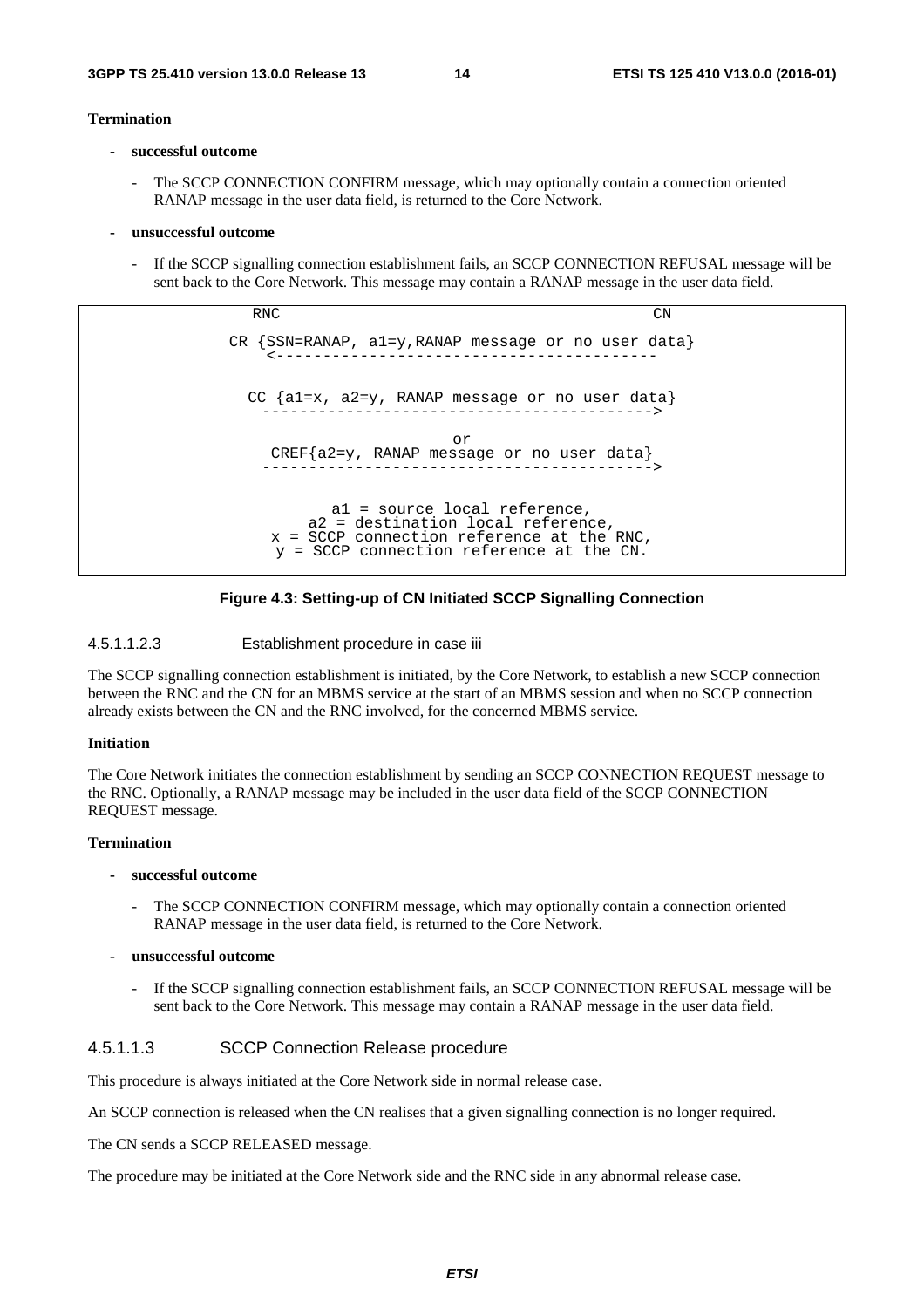#### 4.5.1.1.4 General SCCP Abnormal Conditions

If a user-out-of-service information or signalling-point-inaccessible information is received by the RANAP, no new attempt to establish SCCP connections towards the affected point code will be started until the corresponding user-inservice information or signalling-point-accessible information is received.

When a user-out-of-service information or signalling-point-inaccessible is received by the RNC, an optional timer may be started. When the timer expires, all the SCCP connections towards the affected point code will be released. When the user-in-service or signalling-point-accessible is received, the timer is stopped.

If for any reason an SCCP connection is released, the optional timer expires or a connection refusal is received while any of the RANAP procedures are being performed or while a dedicated resource is still allocated, the following actions are taken:

#### **At RNC:**

- Any RNC procedure relating to that connection is abandoned.
- The UTRAN resources allocated to the connection are released.

#### **At Core Network:**

- The resources associated with the SCCP connection are cleared as soon as possible.

#### 4.5.1.2 Use of MTP3b

- For a given MSC, the RNC shall be able to access RANAP and ALCAP either under the same MTP3b (IETF RFC 3332 [18]) destination point code, or under different point codes;
- For a given RNC, the MSC shall be able to access RANAP and ALCAP either under the same MTP3b destination point code, or under different point codes.

#### 4.5.2 Use of Transport Network User Plane as User Data Bearer

#### 4.5.2.1 Use of AAL2

In the ATM transport option AAL2 is used as the user data bearer towards the CS domain.

Q.2630.2 is used as the protocol for dynamically setup AAL-2 connections over Iu towards the CS domain. Q.2630.2 adds new optional capabilities to Q.2630.1.

#### 4.5.2.2 Use of GTP-U

GTP-U is used as the user data bearer towards the PS domain.

RANAP Signalling is used to establish, modify and release the GTP-U tunnels towards the PS domain.

#### 4.5.2.3 Use of RTP

RTP/UDP/IP (IETF RFC 1889 [19]/ IETF RFC 768 [20]/ IETF RFC 791[22]) is used as the user data bearer towards the CS domain in the IP transport option. The use of RTCP (IETF RFC 1889 [19]) is optional.

RANAP Signalling is used to establish, modify and release RTP sessions towards the CS domain.

### 4.5.3 Use of Transport Network User Plane on Iu-BC

TCP/IP (IETF RFC 793[21]/ IETF RFC 791[22]) is used as the bearer for the radio network layer protocol over Iu-BC.

The TCP connection is normally established by the CN using standard TCP procedures.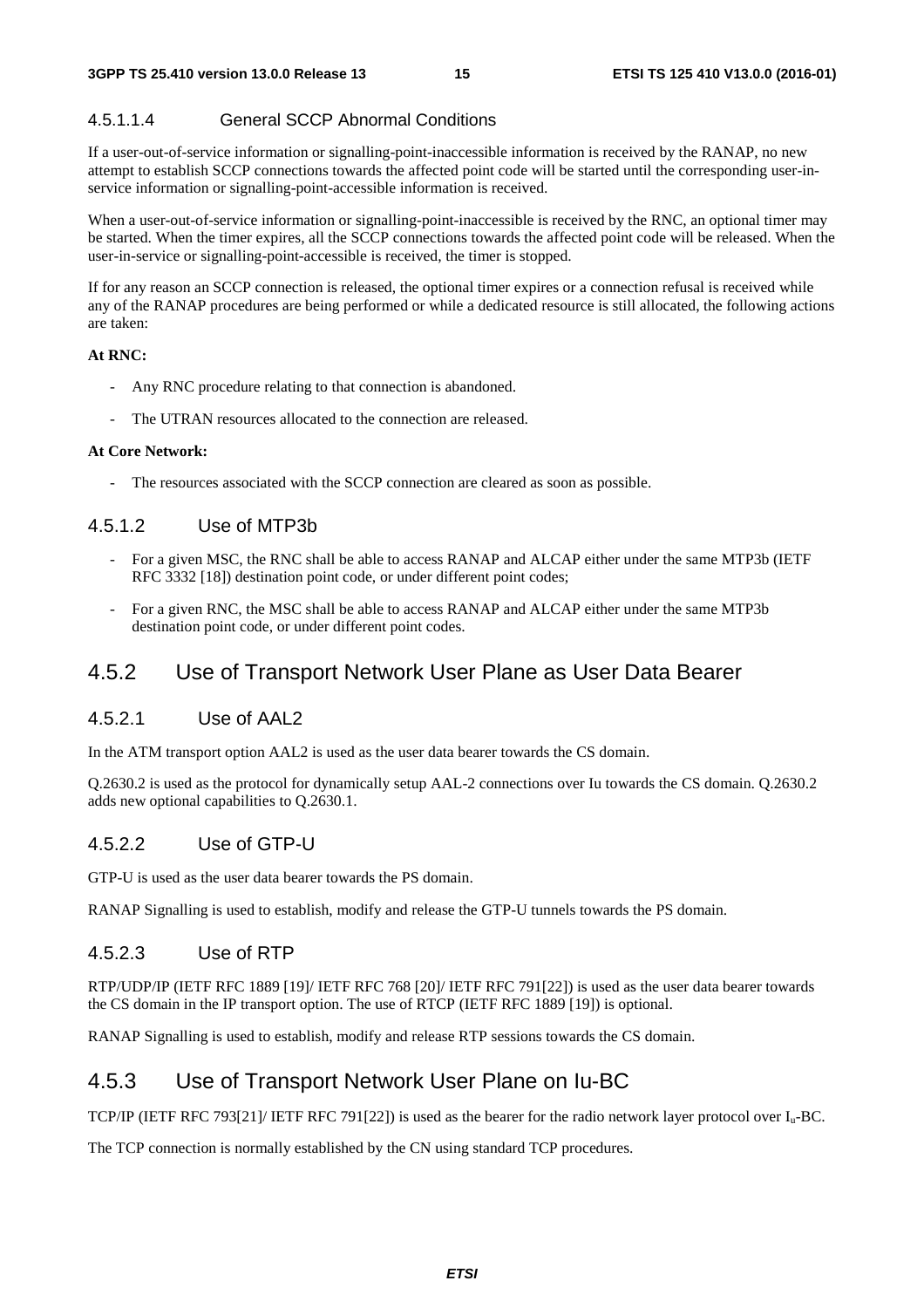A new TCP connection is established by the RNC only when there is information (e.g. failure or restart indications) that needs to be sent from RNC to the CN, and there is no existing TCP connection. The RNC shall establish the connection using standard TCP procedures.

The node that established the connection shall release the TCP connection.

# 5 Functions of the  $I_u$  Interface Protocols & Functional Split

# 5.1 General

This subclause defines the functional split between the core network and the UMTS radio access network. In addition, the possible interaction between the functions is defined. The functional split is shown in table 5.1.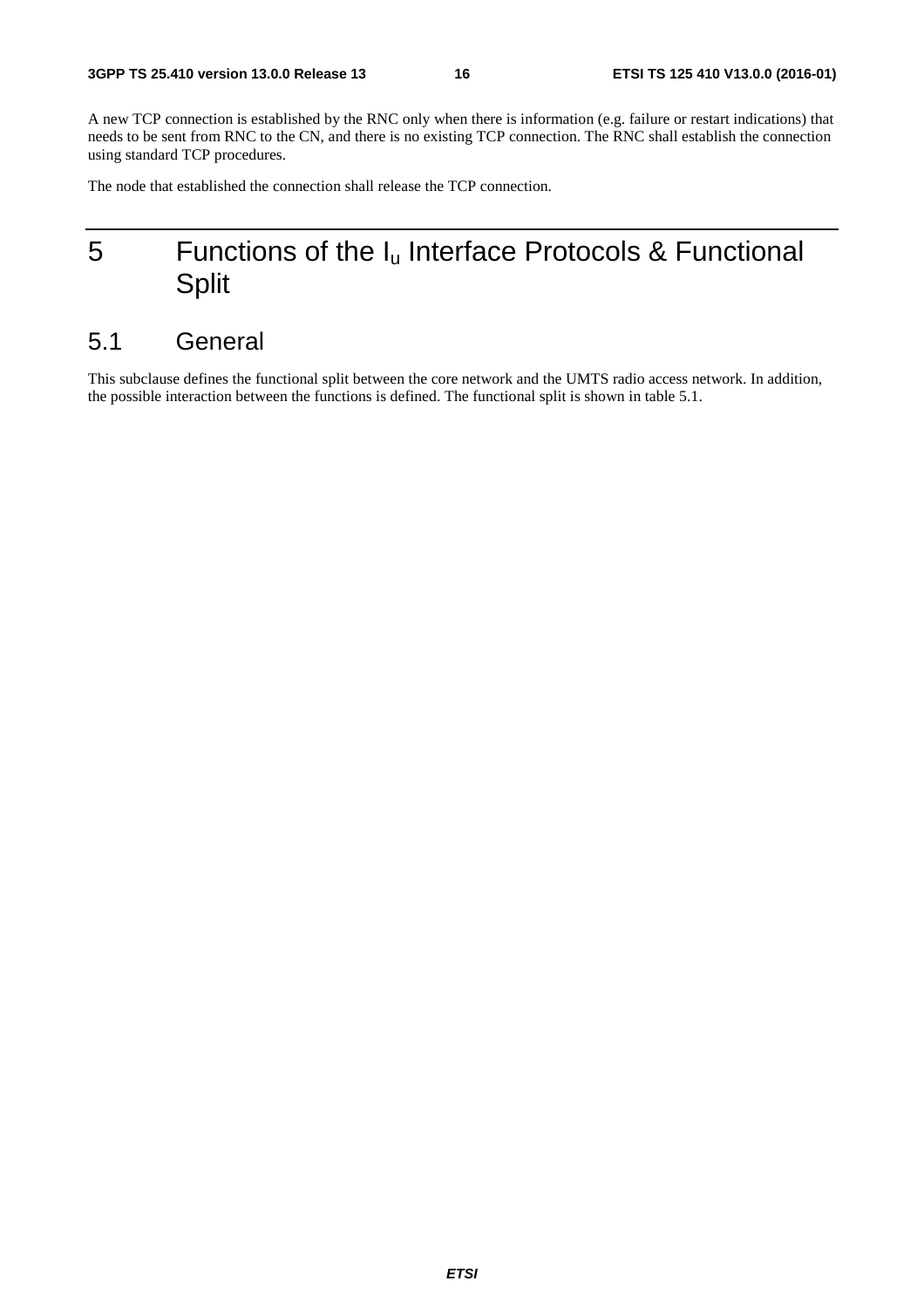| <b>Function</b>                                      | <b>UTRAN</b>                                       | <b>CN</b>                                          |
|------------------------------------------------------|----------------------------------------------------|----------------------------------------------------|
| <b>RAB management functions:</b>                     |                                                    |                                                    |
| RAB establishment, modification and release          |                                                    | х                                                  |
| RAB characteristics mapping $I_u$ transmission       | $\frac{\mathsf{X}}{\mathsf{X}}$                    |                                                    |
| bearers                                              |                                                    |                                                    |
| RAB characteristics mapping Uu bearers               |                                                    |                                                    |
| RAB queuing, pre-emption and priority                | $\frac{\mathsf{X}}{\mathsf{X}}$                    | х                                                  |
|                                                      |                                                    |                                                    |
| <b>Radio Resource Management functions:</b>          |                                                    |                                                    |
| Radio Resource admission control                     | <u>Х</u>                                           |                                                    |
| <b>Broadcast Information</b>                         | $\overline{\mathsf{x}}$                            | X                                                  |
|                                                      |                                                    |                                                    |
| Iu link Management functions:                        |                                                    |                                                    |
| I <sub>u</sub> signalling link management            | х                                                  | Х                                                  |
| ATM VC management                                    | Χ                                                  | Χ                                                  |
| AAL2 establish and release                           | $\overline{\mathsf{x}}$                            | $\overline{\mathsf{x}}$                            |
| AAL5 management                                      | $\overline{\mathsf{x}}$                            | $\overline{\mathsf{x}}$                            |
| GTP-U Tunnels management                             | Χ                                                  | Χ                                                  |
| <b>TCP Management</b>                                | X                                                  | X                                                  |
| <b>Buffer Management</b>                             | X                                                  |                                                    |
|                                                      |                                                    |                                                    |
| Iu U-plane (RNL) Management:                         |                                                    |                                                    |
| I <sub>u</sub> U-plane frame protocol management     |                                                    | x                                                  |
| I <sub>u</sub> U-plane frame protocol initialization | X                                                  |                                                    |
|                                                      |                                                    |                                                    |
| <b>Mobility management functions:</b>                |                                                    |                                                    |
| Location information reporting                       | Χ                                                  | Х                                                  |
| Handover and Relocation                              |                                                    |                                                    |
| Inter RNC hard HO, lur not used or not available     | Χ                                                  | X                                                  |
| Serving RNS Relocation (intra/inter MSC)             | $\overline{\mathsf{x}}$<br>$\overline{\mathsf{x}}$ | $\overline{\mathsf{x}}$<br>$\overline{\mathsf{x}}$ |
| Inter system hard HO (UMTS-GSM)                      | Χ                                                  | X                                                  |
| Inter system Change (UMTS-GSM)<br>Paging Triggering  |                                                    | $\overline{\mathsf{x}}$                            |
| <b>GERAN System Information Retrieval</b>            | х                                                  | X                                                  |
|                                                      |                                                    |                                                    |
| <b>Security Functions:</b>                           |                                                    |                                                    |
| Data confidentiality                                 |                                                    |                                                    |
| Radio interface ciphering                            | Х                                                  |                                                    |
| Ciphering key management                             |                                                    | Х                                                  |
| User identity confidentiality                        | X                                                  | $\overline{\mathsf{x}}$                            |
| Data integrity                                       |                                                    |                                                    |
| Integrity checking                                   | х                                                  |                                                    |
| Integrity key management                             |                                                    | х                                                  |
|                                                      |                                                    |                                                    |
| <b>Service and Network Access functions:</b>         |                                                    |                                                    |
| CN Signalling data                                   | $\frac{\mathsf{X}}{\mathsf{X}}$                    | Χ                                                  |
| Data Volume Reporting                                |                                                    |                                                    |
| <b>UE Tracing</b>                                    | $\overline{\mathsf{x}}$                            | х                                                  |
| <b>MDT</b>                                           | X<br>X                                             | Χ<br>X                                             |
| Location reporting                                   |                                                    |                                                    |
| I <sub>u</sub> Co-ordination functions:              |                                                    |                                                    |
| Paging co-ordination                                 |                                                    | х                                                  |
| <b>NAS Node Selection Function</b>                   | Χ<br>$\overline{\mathsf{x}}$                       |                                                    |
| <b>MOCN Rerouting Function</b>                       | Χ                                                  | х                                                  |
| SIPTO at lu-PS                                       | X                                                  | X                                                  |
| SIPTO at the Local Network with Standalone GW        | X                                                  | Χ                                                  |
|                                                      |                                                    |                                                    |
| <b>MBMS functions</b>                                | X                                                  | X                                                  |
| <b>MBMS RAB Management</b>                           | $\overline{\mathsf{x}}$                            | $\overline{\mathsf{x}}$                            |
| <b>MBMS UE Linking Function</b>                      | $\overline{\mathsf{x}}$                            | $\overline{\mathsf{x}}$                            |
| <b>MBMS Registration Control Function</b>            | X                                                  | X                                                  |
|                                                      |                                                    |                                                    |

#### **Table 5.1: Iu interface functional split**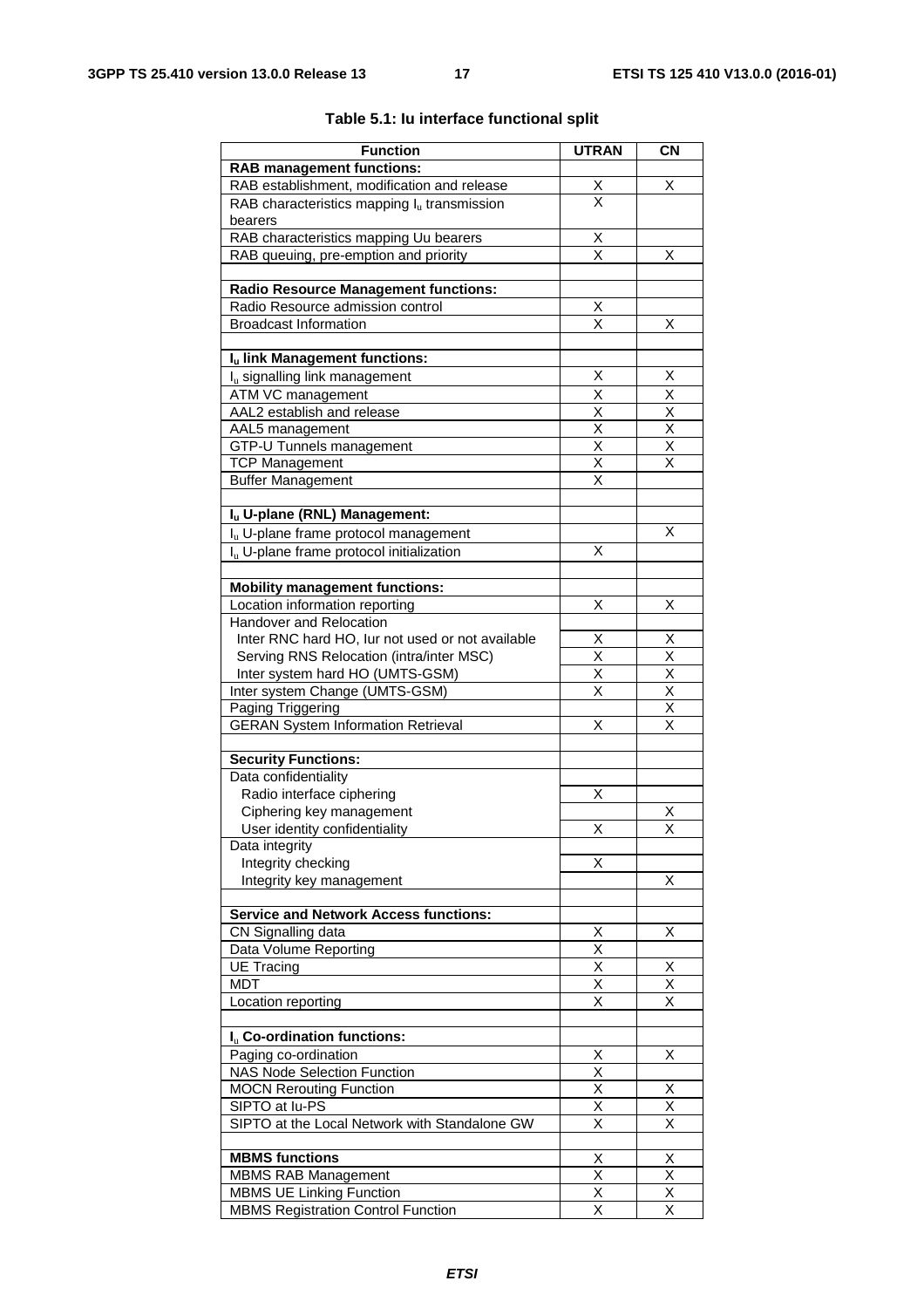| Function                               | <b>RAN</b> | CΝ |  |
|----------------------------------------|------------|----|--|
| <b>MBMS</b><br><b>Enguiry Function</b> |            |    |  |

### 5.2 RAB management Functions

#### 5.2.1 RAB establishment, modification and release function

The RAB, Radio Access Bearer, is defined to be set-up between UE and CN. Depending on subscription, service, requested QoS etc. different types of RABs will be used. It is the CN that controls towards the UTRAN the establishment, modification or release of a RAB. Furthermore, the CN selects the type of the transport bearer, i.e. ATM or IP.

The RAB identity is allocated by CN by mapping the value for the NAS Binding information (from the actual protocol IE for the respective CN domain) to the RAB ID as specified in TS 23.110 [3]. The RAB identity is globally significant on both the radio bearer and on the Iu bearer for a given UE in a particular CN domain.

RAB establishment, modification and release is a CN initiated function.

RAB establishment, modification and release is a UTRAN executed function.

RAB release request is a UTRAN initiated function, triggered when UTRAN e.g. fails to keep the RAB established with the UE.

### 5.2.2 RAB characteristics mapping to Uu bearers function

The RAB characteristics mapping function is used to map the radio access bearers to the Uu bearers. The mapping is performed during the establishment of the RAB. UTRAN shall perform the mapping between the bearers.

RAB mapping to Uu transmission bearers is a UTRAN function.

### 5.2.3 RAB characteristics mapping to Iu transport bearers

The RAB characteristics mapping function is used to map the radio access bearers to the Iu interface transport bearers. The mapping is performed during the establishment of the RAB.

UTRAN shall perform this mapping between the bearers if AAL2 is used, since it is the UTRAN that establishes the AAL2 connections.

In case of RAB towards the PS domain, UTRAN shall perform the mapping between the radio access bearers and the IP layer.

RAB characteristics mapping to Iu transport bearers is a UTRAN function.

### 5.2.4 RAB queuing, pre-emption and priority function

The allocation/retention priority level of a RAB is determined by the CN based on e.g. subscription information, QoS information etc. Accordingly, the CN shall request RAB establishment or modification with an indication of the priority level and the pre-emption capability of that RAB and the queuing vulnerability. Queuing and resource pre-emption shall be performed by UTRAN accordingly.

RAB queuing, pre-emption and allocation/retention priority handling is a UTRAN controlled function.

RAB queuing, pre-emption and allocation/retention priority setting is a CN function.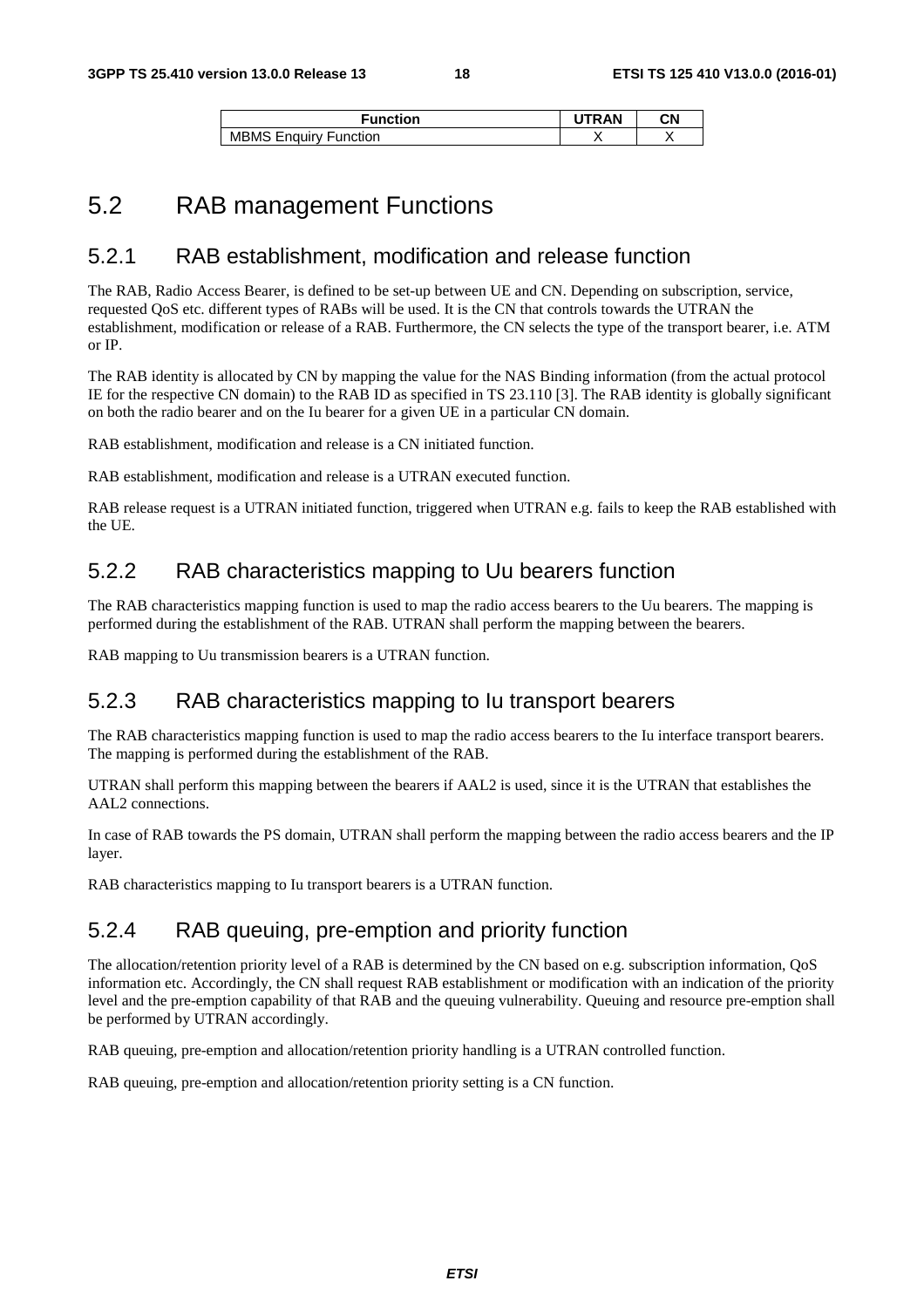#### 5.3 Radio Resource Management over Iu

#### 5.3.1 Radio resource admission control

When UTRAN receives a request to establish or modify a radio access bearer from the CN, the current radio resource situation is analysed and the admission control either accepts or rejects the request. This is called "Radio resource admission control" and is handled by the UTRAN. If the request is queued, it is handled by the RAB queuing, preemption and priority function.

#### 5.3.2 Broadcast information management

This function consists in the broadcast from network toward UE of some information in the coverage area of the whole network or different parts of the network.

There are two kinds of Broadcast information management. UTRAN broadcast information, and Cell Broadcast information management. All UTRAN broadcast information management shall be handled locally within UTRAN. All Cell Broadcast information is controlled by CN and executed by UTRAN.

### 5.4 Iu link Management functions

#### 5.4.1 Iu Signalling Link Management function

The  $I_{\text{u}}$  signalling link management function provides a reliable transfer of the radio network signalling between UTRAN and CN. Both CN and UTRAN manage the function.

This function is in particular responsible for Iu signalling connection establishment, which can be established either by the CN or the RNC and for  $I_u$  signalling connection release, which is controlled by CN possibly upon UTRAN request.

### 5.4.2 ATM Virtual Connection Management function

This function refers to handling of ATM Virtual Connections (VCs) between CN and UTRAN.

This function shall be used to establish, maintain and release the ATM VCs. For permanent VCs, it is regarded to be an O&M function.

This function also includes the selection of a Virtual Circuit to be used for a particular RAB. The selection of ATM VC upon an Iu radio access bearer service request, shall be done by UTRAN. The selected VC shall fulfil the requirements of the request. The VC may consist of several sublinks: such as SCCP connections, AAL2 connections or IP flows.

#### 5.4.3 AAL2 connection establish and release function

This function is used to establish and release the AAL type 2 connections between CN and UTRAN upon an Iu radio access bearer service request. Both UTRAN and CN are taking part in the establishment of AAL2 connection. UTRAN shall initiate both establishment and release of AAL2 connections. In abnormal cases, the CN may also initiate release of AAL2 connections. The use of AAL2 for Iu transmission bearers depends on type of CN.

### 5.4.4 AAL5 management function

AAL5 connections between CN and UTRAN shall be pre-configured at system initialisation. Basic configuration is PVCs. For user data, SVC is possible.

The AAL5 management is a function handled by both the CN and the UTRAN.

### 5.4.5 GTP-U tunnels management function

This function is used to establish and release GTP-U tunnels between CN and UTRAN upon a radio access bearer service request. This involves assigning a tunnel identifier for each direction and the creation of a context containing the tunnel information. The tunnel identifier for the downlink is allocated by the UTRAN, and the tunnel identifier for the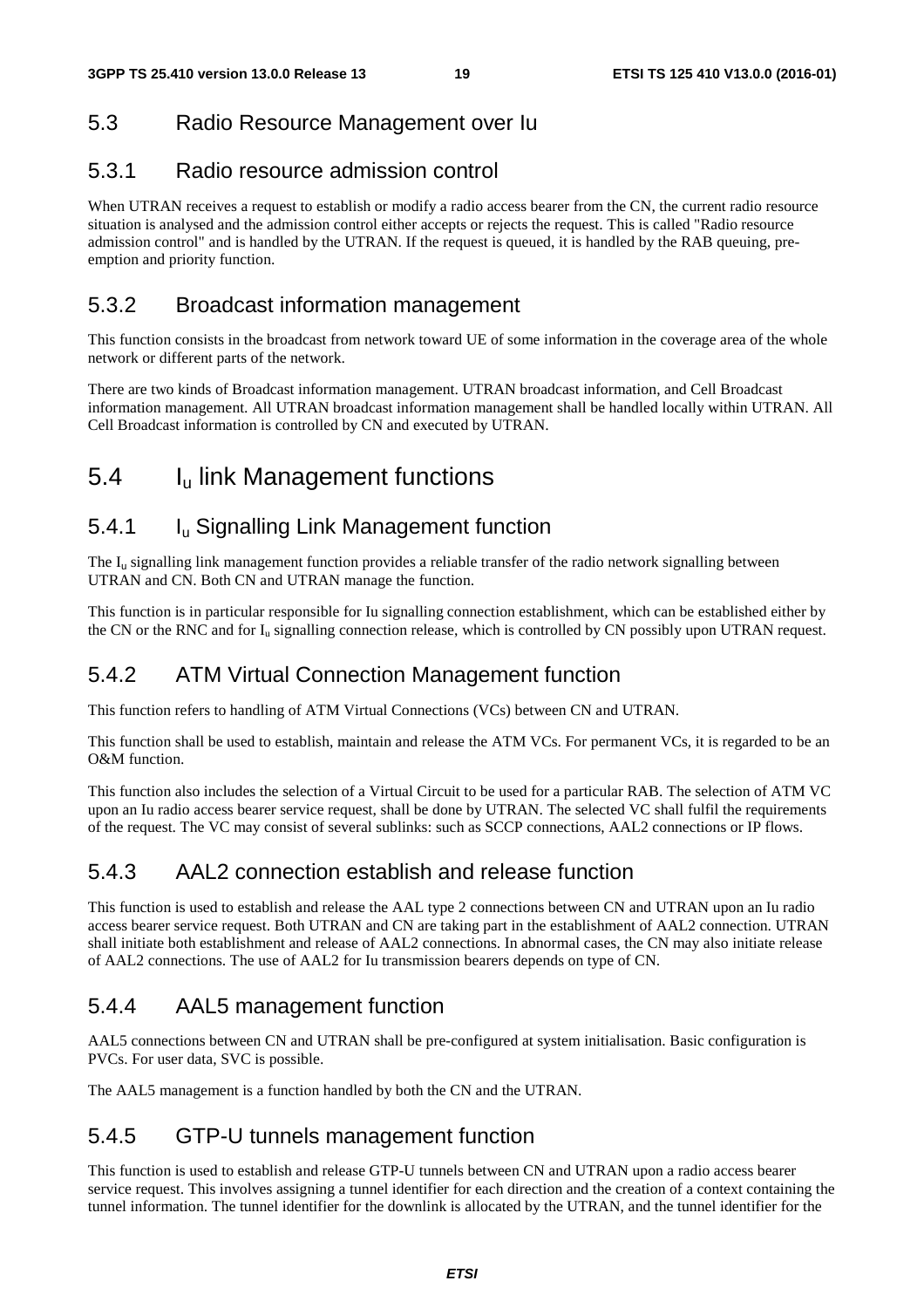uplink is allocated by the CN. Both CN and UTRAN should maintain the context. The use of GTP-U for I<sub>n</sub> transport bearers depends on type of CN.

### 5.4.6 TCP Management Function

This function is used to establish and release the TCP connections between CN and UTRAN over  $I_{\rm u}$ -BC.

The TCP management function exists in both UTRAN and CN.

### 5.4.7 Buffer Management

Congestion control shall be performed over the Iu user plane using buffer management and no flow control.

This function includes buffers to store received packet data units that at reception can not be processed due to e.g. congestion. In UTRAN, there must be a buffer management function handling received packets from the peer CN node.

The used mechanism is not in the scope of the present document and not relevant to be standardised.

Buffer management is a UTRAN function.

### 5.4.8 RTP Session Management Function

This function is used to establish and release RTP sessions between CN and UTRAN upon a radio access bearer service request. This involves assigning a RTP session identifier for each direction and the creation of a context containing the RTP session information. The RTP session identifier for the downlink is allocated by the UTRAN, and the RTP session identifier for the uplink is allocated by the CN. Both CN and UTRAN should maintain the RTP session context. The use of RTP for Iu transport bearers depends on type of CN.

# 5.5 Iu U-plane (RNL) Management Functions

### 5.5.1 Iu U-plane frame protocol mode selection function

The  $I_{\rm u}$  UP in the Radio Network Layer provides modes of operation that can be activated on RAB basis. For a given RAB, the  $I_u$  UP operates either in a Transparent or in Support mode.  $I_u$  U-plane frame protocol mode is selected by the CN. A set of appropriate U-plane version(s) is indicated within RANAP. The final U-plane version is selected during the Iu UP initiation procedure among the indicated version(s).

This function is a CN function.

### 5.5.2 Iu U-plane frame protocol initialisation

 $I_{\rm n}$  U-plane frame protocol is initialised by the UTRAN. In certain cases, as described in TS 23.153 [15], the  $I_{\rm u}$  U-plane frame protocol may be initialised by the CN.

# 5.6 Mobility Management Functions

### 5.6.1 Location information update function

Some functionality within the CN, needs information about the present location of an active UE, i.e. a UE with established signalling connection. The Location information update function is used to transfer this information from the UTRAN to the CN. It is the UTRAN responsibility to send this information initially at the signalling connection establishment for a UE and at any change of the UE location as long as the signalling connection exists. For this function, the location information shall be at Location and Routing Area level.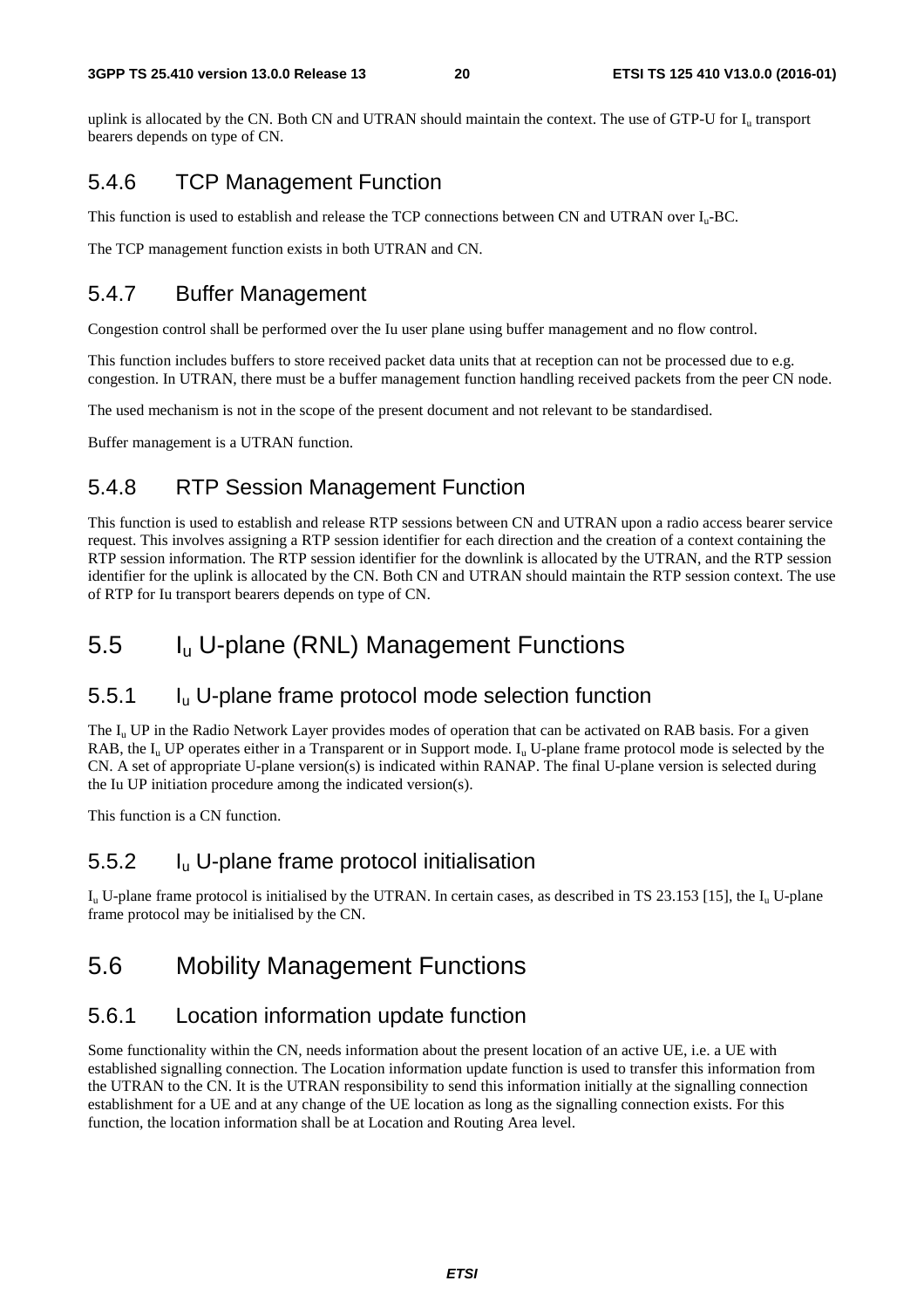### 5.6.2 Handover and Relocation functions

#### 5.6.2.1 Inter RNC hard HO function, Iur not used or not available

This functionality includes procedures for handover from one RNC to another RNC when Iur interface is not used or is not available, i.e. soft handover is not possible. The connection is switched in the CN, so both UTRAN and CN are involved. Both intra and inter CN entity cases are applicable. This functionality includes also the moving of the Serving RNS functionality from one RNC to another RNC.

#### 5.6.2.2 Serving RNS Relocation function

This functionality allows moving the Serving RNS functionality from one RNC to another RNC, e.g. closer to where the UE has moved during the communication. The Serving RNS Relocation procedure may be applied when active cell management functionality has created a suitable situation for it. Both UTRAN and CN are involved.

#### 5.6.2.3 Inter system Handover (e.g. UMTS-GSM) function

Inter system handover is performed when a mobile hands over between cells belonging to different systems such as GSM and UMTS. For intersystem handover between UMTS and GSM, the GSM procedures are used within the GSM network. Both UTRAN and CN are involved.

NOTE: The GSM BSSMAP procedures are outside the scope of the present document.

### 5.6.2A Inter System Change (e.g. UMTS-GSM) function

Inter system change is performed when a GPRS attached mobile moves from cells belonging to different systems such as GSM and UMTS. For intersystem change between UMTS and GSM, the GPRS procedures are used within the GPRS network. Both UTRAN and CN are involved.

### 5.6.3 Paging Triggering

The Core Network shall, when considered necessary, trigger the Location/Routing/RNC Area paging in the UTRAN system.

#### 5.6.4 Shared Networks Access Control

The Shared Networks Access Control function allows the CN to request the UTRAN to apply UE specific access control to the UTRAN and the neighbouring networks on a PLMN or an SNA basis. The Shared Networks Access Control function is further described in TS 25.401 [1].

#### 5.6.5 GERAN System Information Retrieval

In order to provide the UE with system information related to NACC towards a GERAN system - to be used as an optimisation - the GERAN System Information Retrieval function allows the source system to request GERAN (via CN) to provide this system information. The request and subsequent transfer of the GERAN System Information is performed transparently with the RIM function. The RIM function is further described in TS 25.401 [1]

# 5.7 Security Functions

#### 5.7.1 Data Confidentiality

#### 5.7.1.1 Radio interface ciphering function

The radio interface shall be ciphered upon request of the Core Network. Both Signalling and user data may be subject to ciphering. The ciphering shall be done within UTRAN.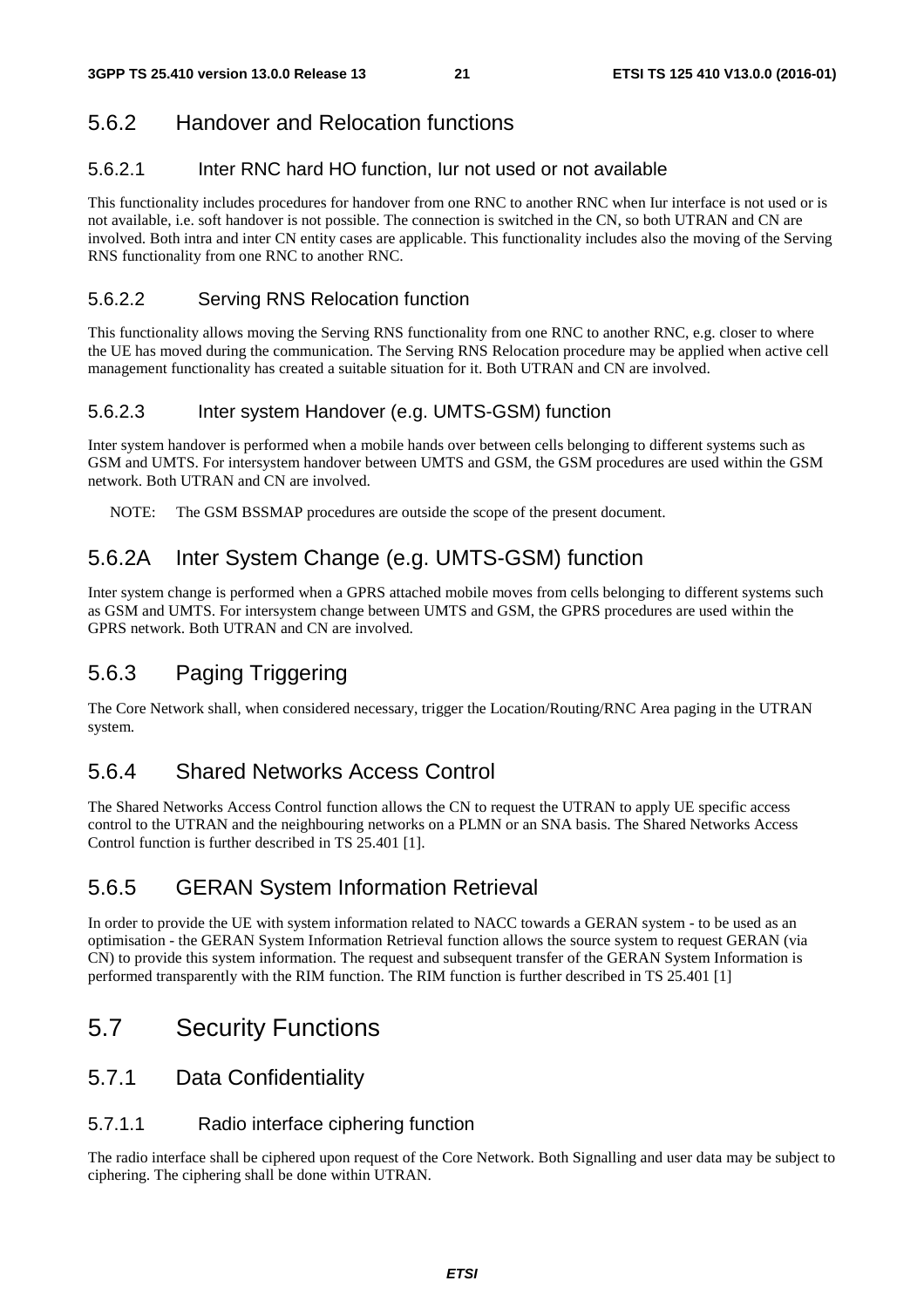#### 5.7.1.2 Ciphering key management function

The ciphering key and the permitted algorithm shall be supplied by the CN. UTRAN selects the used algorithm.

#### 5.7.2 Data integrity

#### 5.7.2.1 Integrity checking

The purpose of the integrity check is to make sure that the signalling continues between the same elements as by authentication. The integrity check shall be done within the UTRAN.

#### 5.7.2.2 Integrity key management

The integrity key and the permitted algorithm shall be supplied by the CN. UTRAN selects the used algorithm.

### 5.8 Service and Network Access Functions

#### 5.8.1 Core Network signalling data transfer function

The NAS CN signalling data such as Call Control (CC), Session Management (SM), Mobility Management (MM), Short Message Services Point to Point and Supplementary Services (SS) shall be transparently conveyed between the CN and the UE. Over the Iu interface, the same Iu interface channel that is used for the UTRAN-CN signalling shall be used.

### 5.8.2 Data Volume Reporting

The data volume reporting function is used to report the volume of unacknowledged data to the CN. The function shall be in the UTRAN and is triggered from the CN.

### 5.8.3 UE Tracing

This feature allows tracing of various events related to the UE and its activities. This is an O&M functionality.

#### 5.8.4 Location reporting function

The positioning function performs the determination of the geographical position and optionally the velocity for an UE. The location reporting function transfers the positioning information between the UTRAN and the CN according to CN commands. This function involves UTRAN and CN.

### 5.8.5 MDT

This feature enables the transfer of MDT measurements collected by the UE, as defined in TS 37.320 [30]. This is an O&M functionality.

### 5.9 Co-ordination Functions

### 5.9.1 Paging Co-ordination function

The two CN domain architecture implies need for a page co-ordination, i.e. handling of page triggered by one CN node when UE has a signalling connection to the other CN node. The paging co-ordination is performed by UTRAN and/or optionally by CN. The Common ID is used for UTRAN paging co-ordination. The CN provides the UTRAN with the Common ID.

The paging co-ordination is a UTRAN function. Optionally the paging co-ordination may be performed in the CN.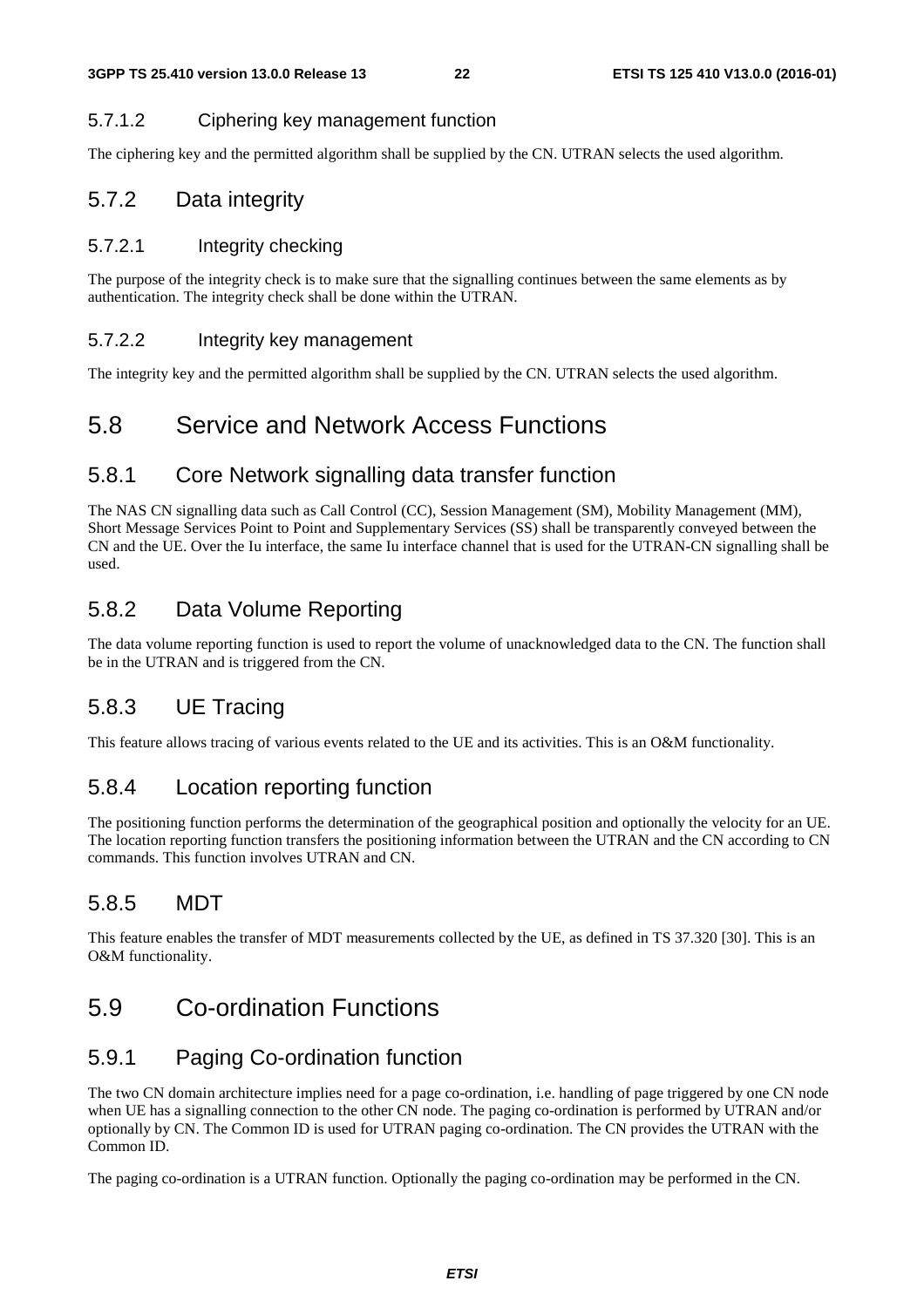### 5.9.2 NAS Node Selection Function

The optional NAS Node Selection Function enables the RNC to initially assign CN resources to serve a UE and subsequently setup a signalling connection to the assigned CN resource.

The method by which the RNC initially assigns CN resources is implementation dependent.

The NNSF is described in detail in TS 23.236 [25].

### 5.9.3 Information Transfer Function

The Information Transfer function allows configuration data to be passed from the CN to the RNC upon CN trigger. This function is operated in acknowledged mode. It should be used by the CN to maintain alignment between the data as configured in the CN and the configuration data provided to the UTRAN. This may be used e.g. to coordinate the SNA geographical definition (LA to SNA mapping) between CN and UTRAN in order to apply access control on an SNA basis.

#### 5.9.4 MOCN Rerouting Function

Rerouting is a mechanism used as part of the assignment of CN operator in shared networks with MOCN configuration for network sharing non-supporting UEs when they perform initial attach /registration. In this case RNC may not know towards which CN to route the initial UE request message and the latter may be rerouted to another CN via RNC.

The MOCN Rerouting Function is described in detail in TS 23.251 [26].

#### 5.9.5 SIPTO at Iu-PS Function

If supported, SIPTO at Iu-PS Function provides the capability to offload certain PS RABs from the CN at RAB setup. The SIPTO at Iu-PS is implementation dependent and may be implemented in a separate entity outside of RNS, for further information see TS 23.060 [29].

#### 5.9.6 SIPTO at the Local Network with Standalone GW

SIPTO@LN provides access to a defined IP network (e.g. the Internet) without the user plane traversing the mobile operator's core network by using standalone GW (with S-GW and L-GW collocated) in the local network, as specified in TS 23.060 [29].

### 5.10 MBMS Functions

#### 5.10.1 MBMS RAB Management functions

The MBMS RAB, Radio Access Bearer, is defined to be set-up between the CN and one or several UEs for MBMS. Depending on the MBMS service characteristics, different types of MBMS RABs will be used. It is the CN that controls towards the UTRAN the establishment, update or release of an MBMS RAB. The MBMS RAB is defined for the PS domain only.

#### 5.10.2 MBMS UE Linking Function

This function provides the RNC with the list of MBMS services that a given UE, with existing dedicated Iu-PS signalling connection, has 'joined' or has 'left' TS 23.246 [27].

#### 5.10.3 MBMS Registration Control Function

This function allows the RNC to either register or deregister to the PS core network domain for a specific MBMS bearer service so that it is notified whenever a session of this service starts.

It also allows the CN to inform the RNC that a given MBMS bearer service is no longer available.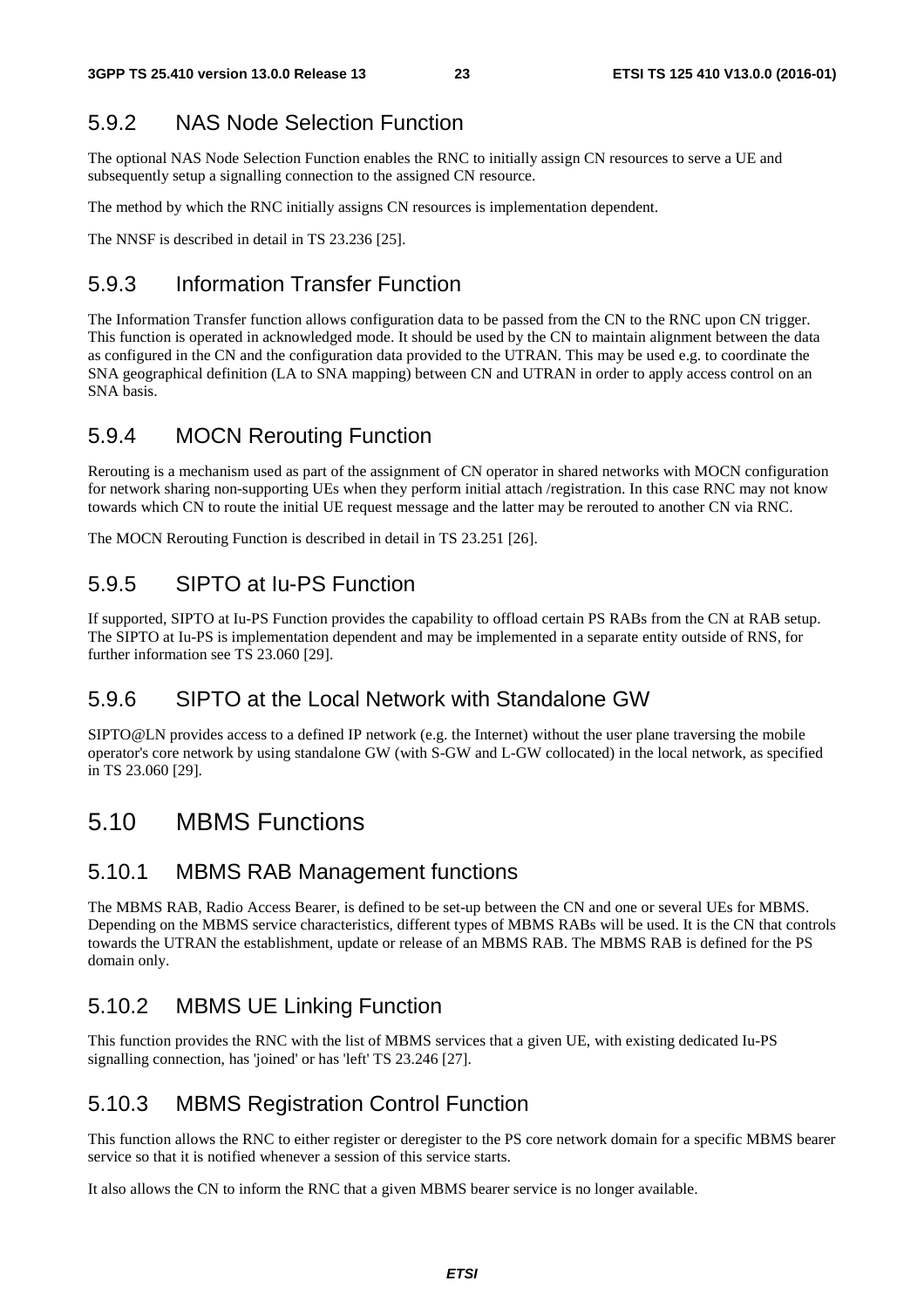#### 5.10.4 MBMS Enquiry Function

This function allows the RNC to request to the SGSN the list of MBMS bearer services that a given UE has 'joined' TS 23.246 [27] or the IP Multicast Address and APN defined in TS 23.246 [27] which correspond to a given MBMS bearer service.

# 6 I<sub>u</sub> Interface Protocol Structure

### 6.1 General

The Radio Network signalling over Iu consists of the Radio Access Network Application Part (RANAP). The RANAP protocol consists of mechanisms to handle all procedures between the CN and UTRAN. It is also capable of conveying messages transparently between the CN and the UE without interpretation or processing by the UTRAN.

Over the  $I_u$  interface the RANAP protocol is, e.g. used for:

- Facilitate a set of general UTRAN procedures from the Core Network such as paging -notification as defined by the notification SAP in TS 23.110 [3].
- Separate each User Equipment (UE) on the protocol level for mobile specific signalling management as defined by the dedicated SAP in TS 23.110 [3].
- Transfer of transparent non-access signalling as defined in the dedicated SAP in TS 23.110 [3].
- Request of various types of UTRAN Radio Access Bearers through the dedicated SAP in TS 23.110 [3].
- Perform the SRNS Relocation function.
- Perform the various MBMS procedures.
- Perform SIPTO at Iu-PS (optional).

The Radio Access Bearers are provided by the Access Stratum.

Over Iu-BC, a datagram mechanism is used, so there is no clear separation of control and user planes, and the SABP protocol is used for data transfer and signalling.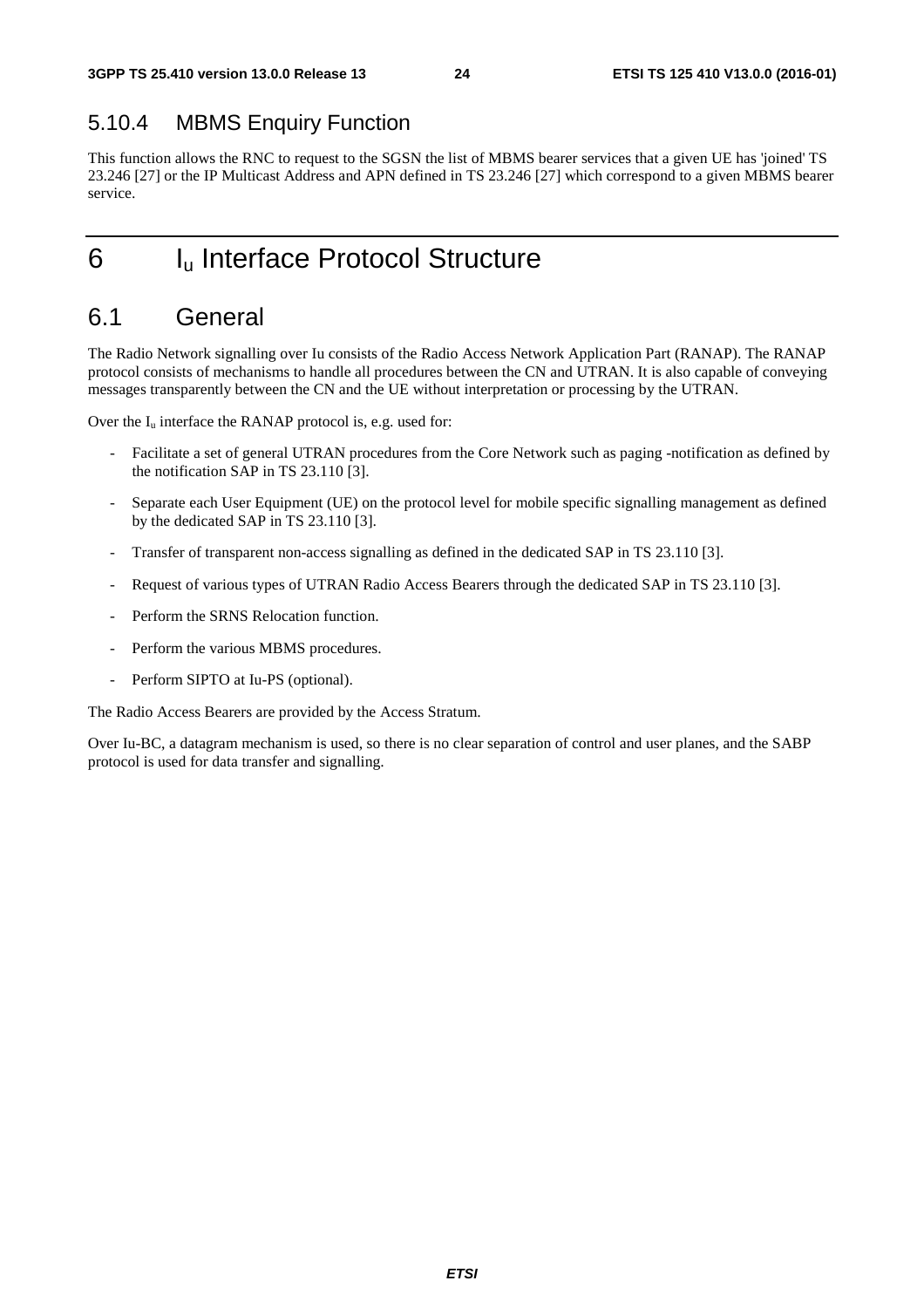# 6.2 Iu-CS

Figure 6.1 shows the protocol structure for  $I_u$ -CS, following the structure described in TS 25.401 [1].

| Radio<br>Network              | <b>Control Plane</b> |                     |  |                                                              |                | <b>User Plane</b>         |                                |
|-------------------------------|----------------------|---------------------|--|--------------------------------------------------------------|----------------|---------------------------|--------------------------------|
| Layer                         | <b>RANAP</b>         |                     |  |                                                              |                |                           | <b>Iu UP Protocol</b><br>Layer |
| Transport<br>Network<br>Layer | Transport Network    | User   Plane        |  | <b>Transport Network</b><br><b>Control Plane</b><br>Q.2630.2 |                | Transport Network<br>User | Plane                          |
|                               | <b>SCCP</b>          |                     |  | Q.2150.1                                                     |                |                           |                                |
|                               | M3UA                 | MTP3b               |  | MTP3b                                                        |                |                           |                                |
|                               |                      | SSCF-<br><b>NNI</b> |  | SSCF-<br><b>NNI</b>                                          |                |                           | RTP/                           |
|                               | <b>SCTP</b>          | <b>SSCOP</b>        |  | <b>SSCOP</b>                                                 |                | AAL <sub>2</sub>          | RTCP*)                         |
|                               | $_{\rm IP}$          | AAL5                |  | AAL5                                                         |                |                           | UDP/IP                         |
|                               |                      |                     |  |                                                              |                |                           |                                |
|                               | Data Link            | <b>ATM</b>          |  | <b>ATM</b>                                                   |                | <b>ATM</b>                | Data Link                      |
|                               | n 11                 |                     |  | Physical Layer                                               | $\blacksquare$ |                           |                                |

\*) RTCP is optional.

#### **Figure 6.1: Iu –Interface Protocol Structure towards CS Domain**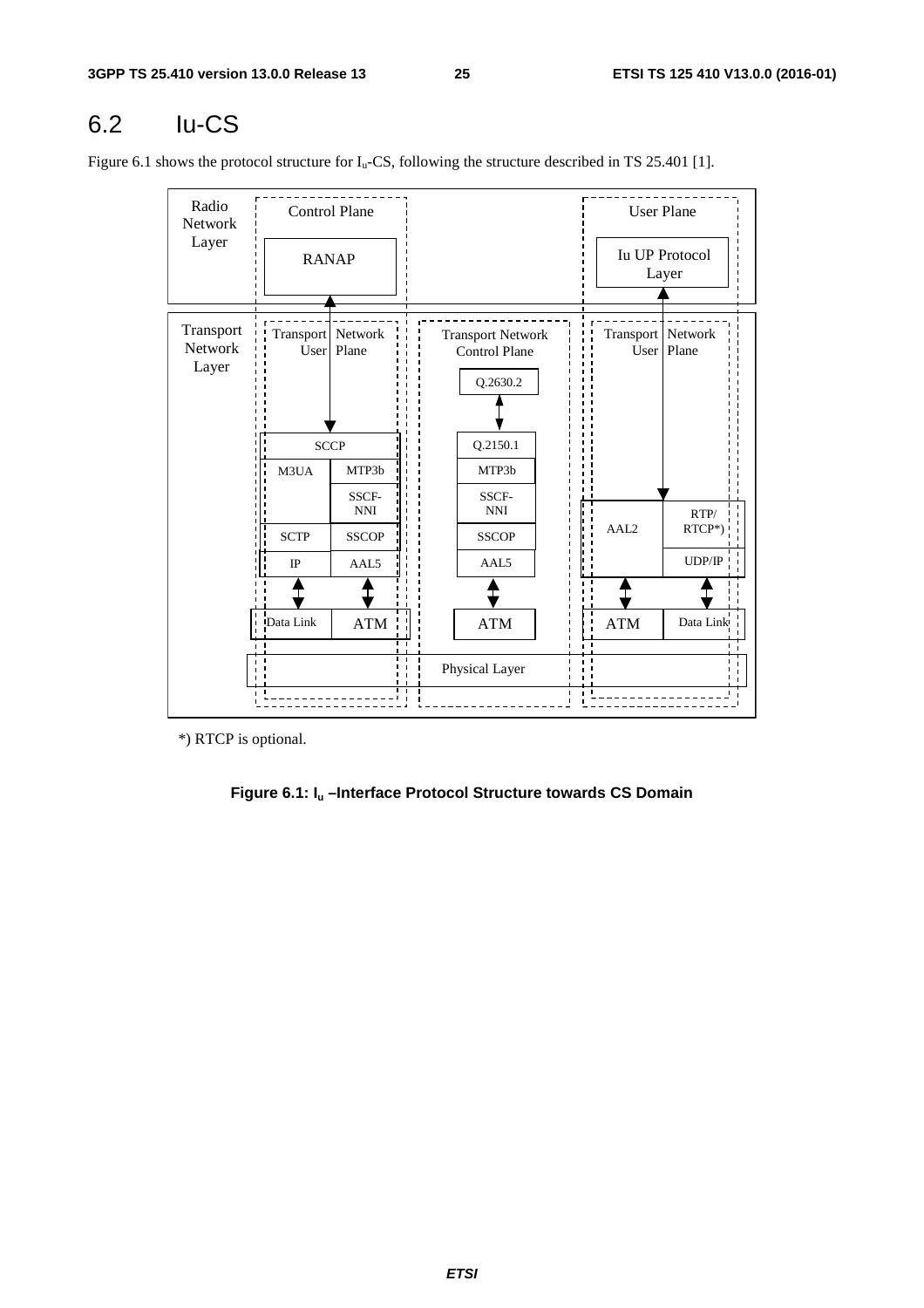# 6.3 Iu-BC

Figure 6.2 shows the protocol structure for the  $I_u$ -BC.



**Figure 6.2: Iu Interface Protocol Structure towards Broadcast Domain**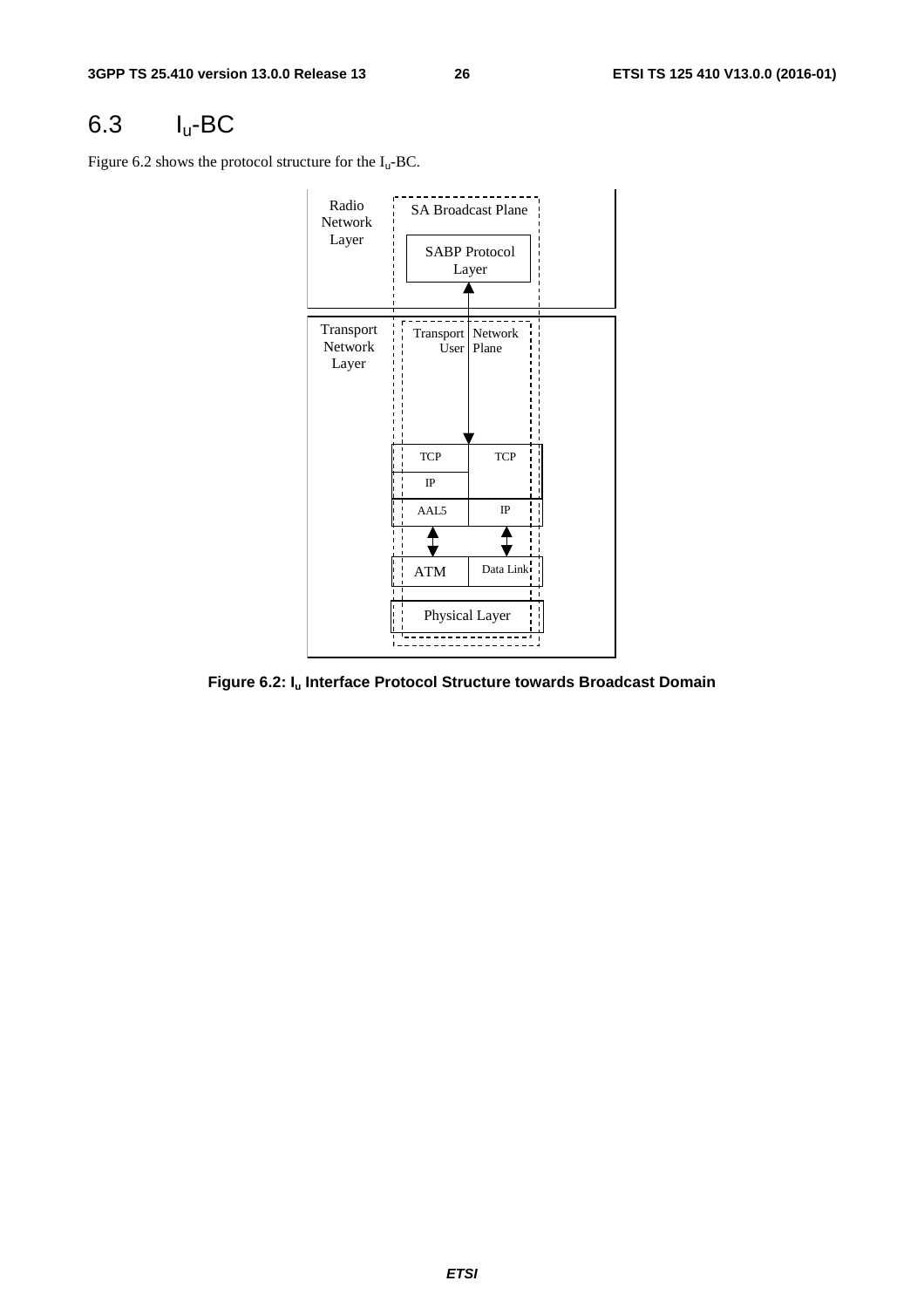# 6.4 Iu-PS

Figure 6.3 shows the protocol structure for Iu-PS, following the structure described in TS 25.401 [1].



Figure 6.3: I<sub>u</sub> Interface Protocol Structure towards PS Domain

# 7 Other I<sub>u</sub> Interface Specifications

# 7.1 UTRAN I<sub>u</sub> Interface: Layer 1 (3GPP TS 25.411)

TS 25.411 [4] specifies the range of physical layer technologies that may be used to support the Iu interface.

# 7.2 UTRAN I<sub>u</sub> Interface: Signalling Transport (3GPP TS 25.412)

TS 25.412 [5] specifies the signalling bearers for the RANAP and transport network control plane protocols for both Iu-PS and Iu-CS.

# 7.3 UTRAN Iu Interface: RANAP Specification (3GPP TS 25.413)

TS 25.413 [6] specifies the RANAP protocol for radio network control plane signalling over the Iu interface.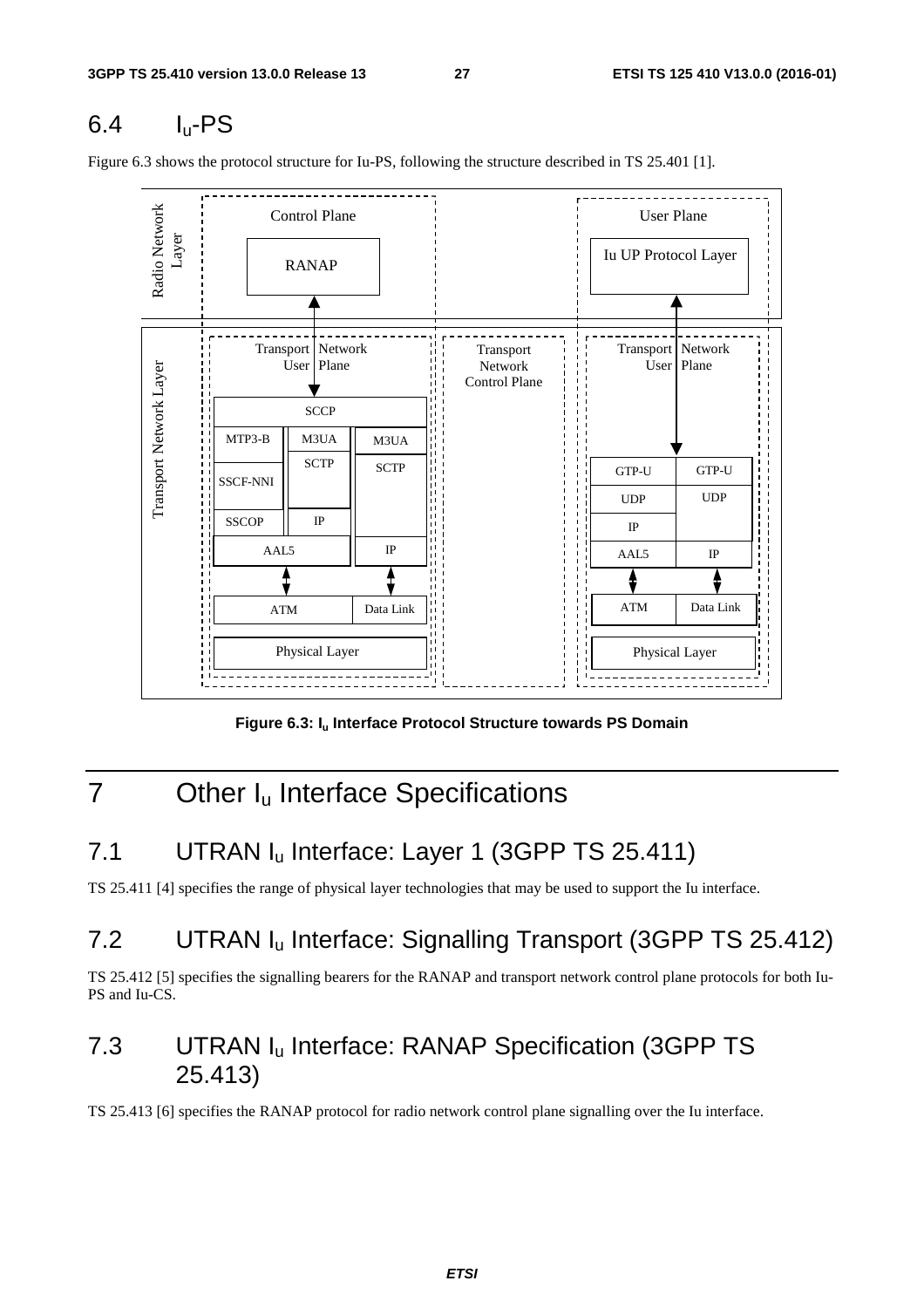# 7.4 UTRAN I<sub>u</sub> Interface: Data Transport and Transport Signalling (3GPP TS 25.414)

TS 25.414 [7] specifies the transport bearers for the user plane of the Iu interface. It also specifies the protocol used to control these transport bearers.

# 7.5 UTRAN I<sub>u</sub> Interface: CN-UTRAN User Plane Protocol (3GPP TS 25.415)

TS 25.415 [8] specifies the user plane frame handling protocol for the Iu interface.

# 7.6 UTRAN Iu Interface: Service Area Broadcast Protocol SABP (3GPP TS 25.419)

TS 25.419 [14] specifies the communication requirements over the Iu interface towards the BC domain.

# 7.7 Summary

The present document, 3GPP TS 25.410, specifies the general aspects and principles of the  $I_u$  interface as a whole.

The relationship between the other technical specifications that define the UTRAN Iu interface is shown in figure 7.1.



**Figure 7.1: Summary of Iu Interface Specification Structure**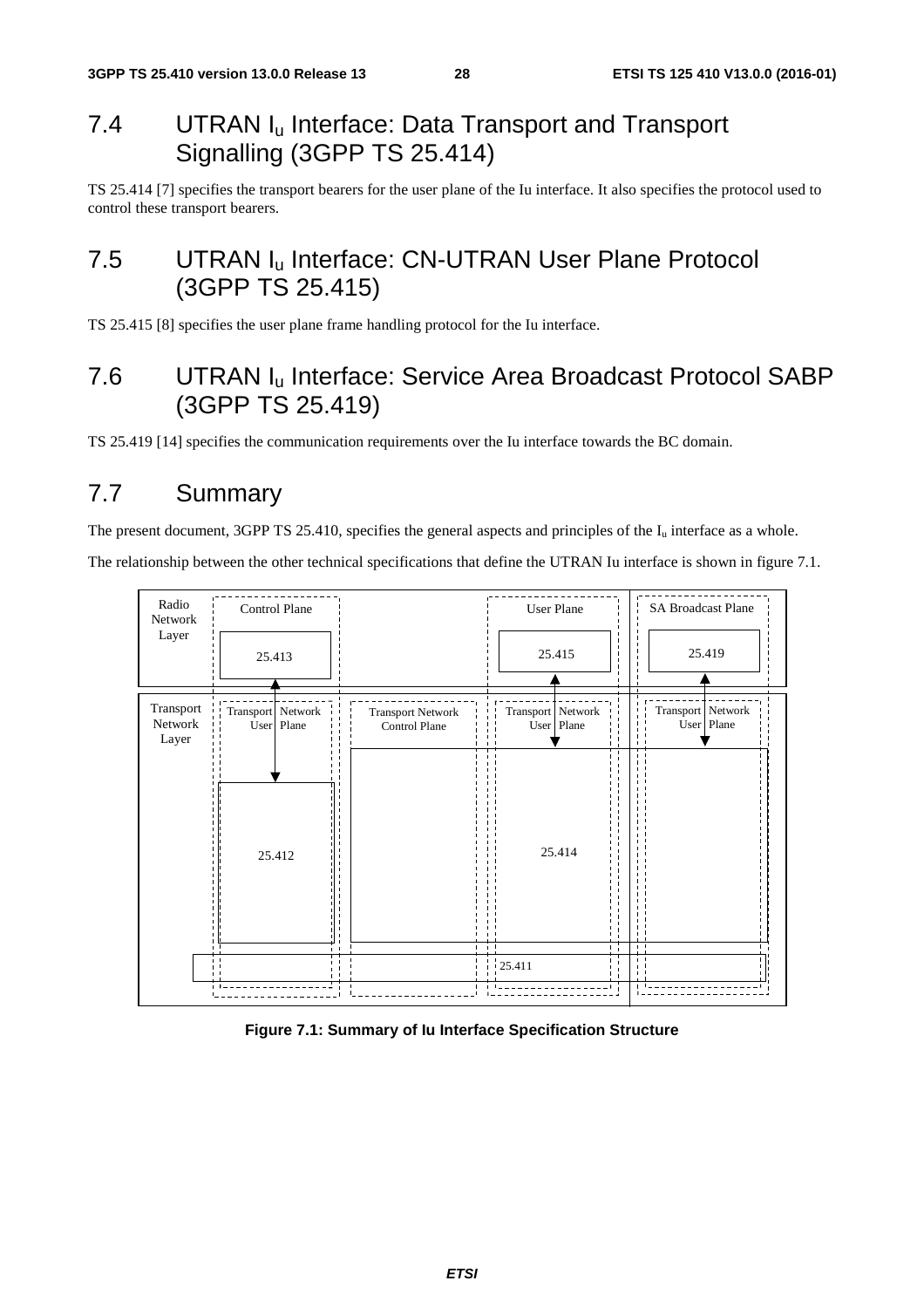# Annex A (informative): Change History

| Date /<br><b>TSG</b> | <b>TSG Doc</b> | <b>CR</b> | Rev | Subject/Comment                                             |        |
|----------------------|----------------|-----------|-----|-------------------------------------------------------------|--------|
| 12/2008              |                |           |     | Creation of Rel-8 version based on v7.0.0                   | 8.0.0  |
| $RP-43$              | RP-090078      | 0068      |     | RANAP: Enhanced Relocation Complete Request in SCCP:        | 8.1.0  |
|                      |                |           |     | <b>Connection Request</b>                                   |        |
| 12/2009              |                |           |     | Created version 9.0.0 based on v. 8.1.0                     | 9.0.0  |
| 12/2010              |                |           |     | Created version 10.0.0 based on y. 9.0.0                    | 10.0.0 |
| <b>RP-50</b>         | RP-101389      | 0070      |     | Introduction of the SIPTO at Iu-PS Function                 | 10.0.0 |
| $SP-49$              | SP-100629      |           |     | Clarification on the use of References (TS 21.801 CR#0030)  | 10.1.0 |
| <b>RP-51</b>         | RP-110230      | 0074      |     | Support for MDT                                             | 10.1.0 |
| <b>RP-52</b>         | RP-110684      | 0075      |     | Correction of references                                    | 10.2.0 |
| 09/2012              |                |           |     | Update to Rel-11 version (MCC)                              | 11.0.0 |
| RP-62                | RP-131909      | 0076      | 16  | Introduction of Standalone GW for SIPTO@LN                  | 12.0.0 |
| <b>RP-70</b>         | RP-152088      | 0077      |     | Introduction of improvements to CS/PS coordination in UTRAN | 13.0.0 |
|                      |                |           |     | Shared Network                                              |        |